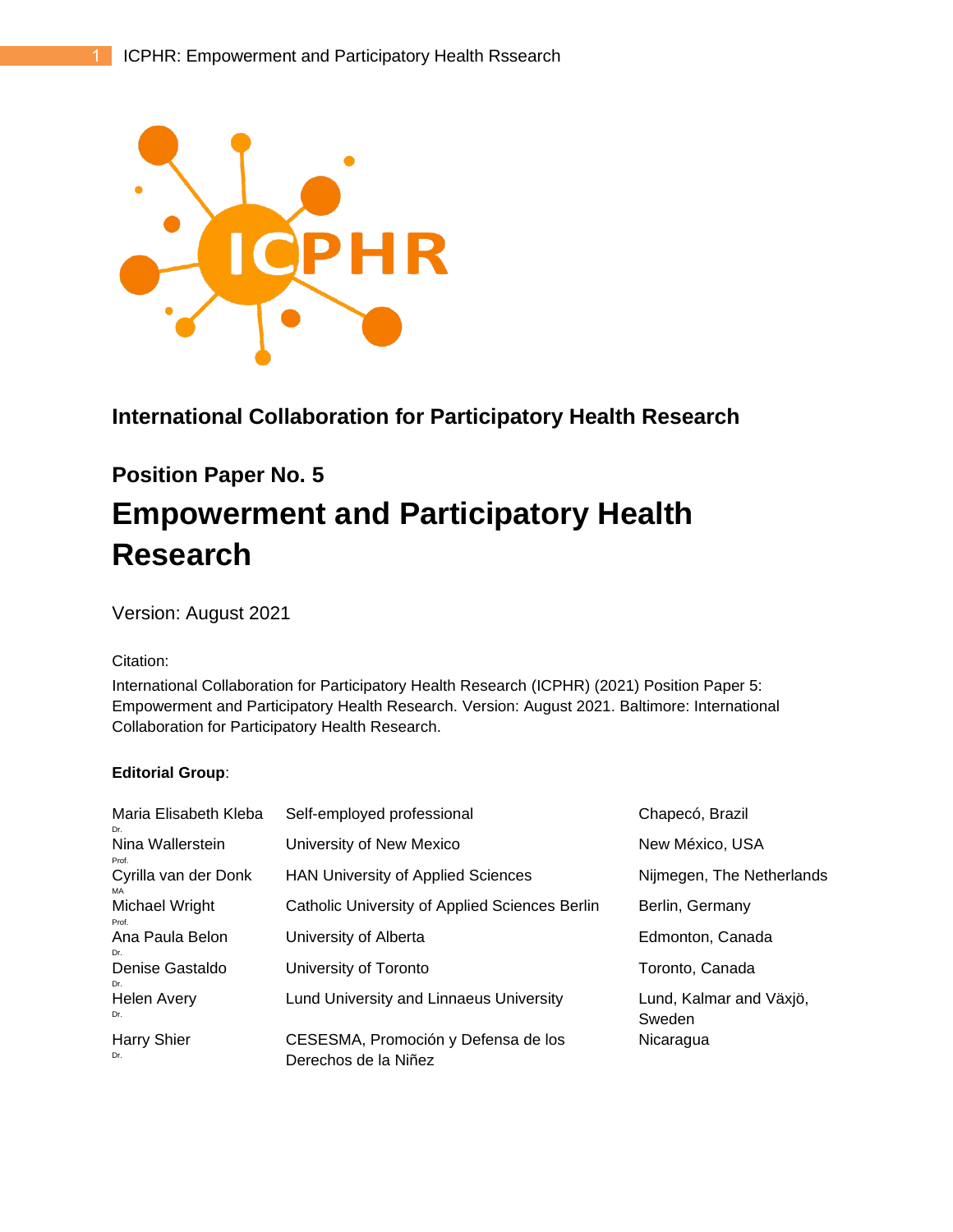#### **Acknowledgements**

This position paper was first initiated by a working group organized for this purpose at the sixth Annual Working Meeting of the International Collaboration for Participatory Health Research (ICPHR) in May 2015 in Berlin, Germany. Further discussions followed the ICPHR meetings held in Malmö, Sweden (2016) and Edmonton, Canada (2018). The paper was finalized in Baltimore, USA in 2019, with edits completed in 2020. Two other ICPHR working groups provided contributions to the paper: the Evaluation Working Group on their inquiry into power and empowerment in 2020; and the Kids In Action Working Group. Approximately 27 people were involved in the annual meeting debates, contributing with ideas and arguments. The text, therefore, synthesizes multiple points of view about the concept of empowerment and its relationship to participatory health research. We thank all those who provided diverse opinions in discussions at the ICPHR meetings.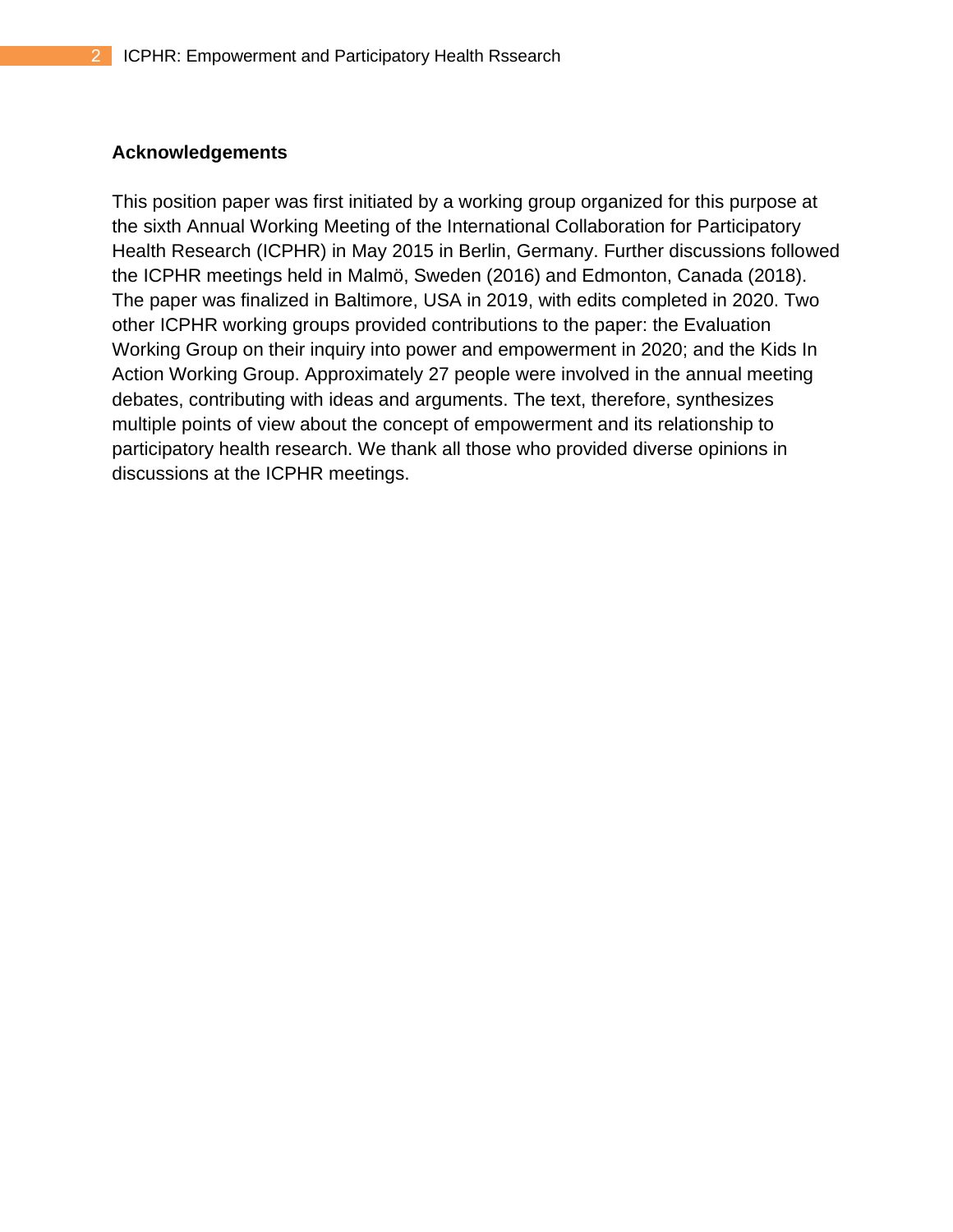## **1. Introduction**

*Empowerment* has been a key conceptual underpinning of *participatory health research* (PHR), both as a set of processes that inform how partners and diverse stakeholders engage with each other, as well as a set of outcomes that contribute to improved health and social equity. The concept of empowerment is present in a number of characteristics of PHR as described in Position Paper No. 1 of the ICPHR (2013) entitled "What is participatory health research?", namely:

*PHR is a participatory* and *collective process*: One of the goals of PHR is to promote the empowerment of the people involved so that all can actively participate in the process of knowledge production. With this approach, the results of the research can contribute to the improvement of the health and life of the people involved, and to the strengthening of personal and collective capacities.

*PHR promotes critical reflexivity*: Participatory research processes promote a better understanding and acceptance of differences, supporting the reflective capacity and dialogue between those involved. Critical reflexivity refers to ongoing critical reflection of how power or lack of power affects the daily life and practice of the people involved in the research. These dynamics also occur within the partnership itself which magnifies the importance of critical reflexivity to promote power sharing within and outside the partnership.

*PHR aims for transformation through the action of people:* Participatory research in health seeks to produce social changes favorable to the lives of the people involved in the study. However, this approach understands that such changes can be more effective in the way that people assume an active role in the entire research process, thus experiencing a process of empowerment. People can claim their power or have their power expanded to act in favor of their own interests when they recognize issues that are meaningful to them and, through critical reflection, understand their causes and visualize opportunities for effective intervention, empowering themselves to act on the basis of this knowledge.

*PHR produces knowledge which is local, collective, co-created, dialogical and diverse*: the shared production of knowledge -- know-how, insights, wisdom and practices -- that benefits all people and communities involved, ultimately supporting the new paradigm of knowledge democracy.

One of the great benefits of PHR is that it can potentially provide a safe place for people to work together across sectors, disciplines, and hierarchies. Through research collaboration, people can claim their own power, their own knowledge, and their own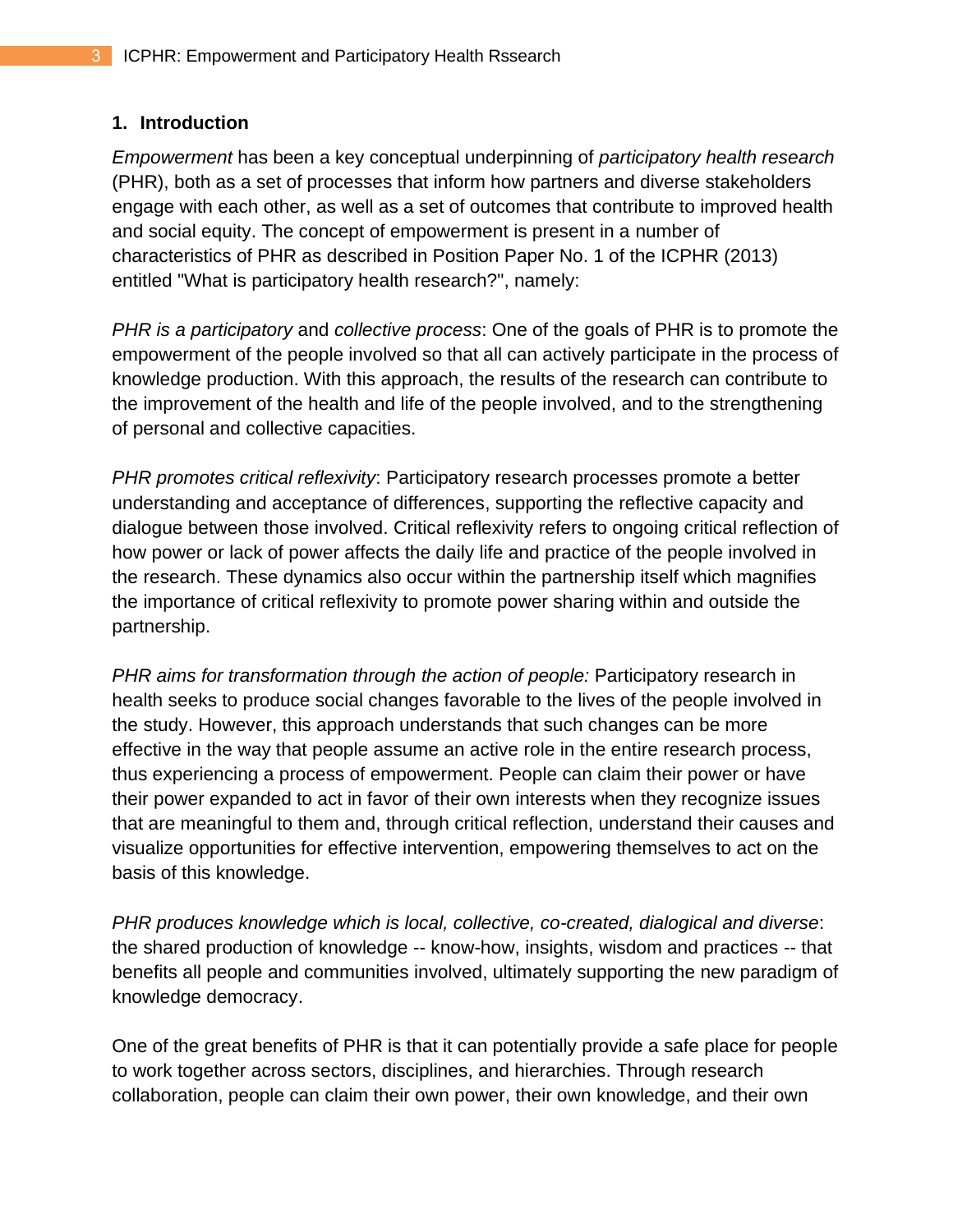agency for personal, organizational, community, policy, and political transformation. However, participation cannot be taken for granted, but requires a conscious collective effort to co-create equitable decision-making, equal production of knowledge from diverse stakeholders, and ultimately to engage in practices that share power and enable people who are in disadvantaged positions to act on and grow the power they have.

This position paper seeks to deepen our understanding of empowerment and the implications for conducting participatory health research with an underlying empowerment approach. We write for a wide audience of stakeholders interested in the benefits of PHR, including researchers, practitioners, policy makers, social entrepreneurs, social activists, funders, students, and anyone who wants to contribute to social justice and health equity. We first briefly present some history and definitions, then potential critiques of the use and understanding of the term empowerment. Finally, we will present reflections of how we can enhance our integration of empowerment into our participatory health research practice.

## **2. History and Definitions of Empowerment**

The concept of empowerment has been used in different disciplines of knowledge and areas of practice--from public health and community psychology to education, sociology, political science, social services, health administration, health policy, and social movements, among others. Specifically, in the health sector, since the late 1980s, the term empowerment has been adopted as one of the key concepts in public health, health promotion, and community psychology (Rapapport, 1987; Wallerstein, 1992, 2006; Kleba and Wendhausen, 2012; Carvalho and Gastaldo, 2008; Ferreira and Castiels, 2009).

## *The World Health Organization*

In 1978, the World Health Organization (WHO) articulated for the first time the importance of community participation to improve health and living conditions through its Alma Ata Declaration (WHO, 1978). In 1986, WHO published the Ottawa Charter on Health Promotion, which highlighted the *control* of individuals and groups over their own lives as a prerequisite for health (WHO, 1986). The Jakarta Declaration, formulated in 1997 at the WHO 4<sup>th</sup> International Conference on Health Promotion, emphasized health promotion as an essential investment for health and named women's empowerment as a prerequisite for social and economic development towards health.

*The prerequisites for health are peace, shelter, education, social security, social relations, food, income, the empowerment of women, a stable eco-system,*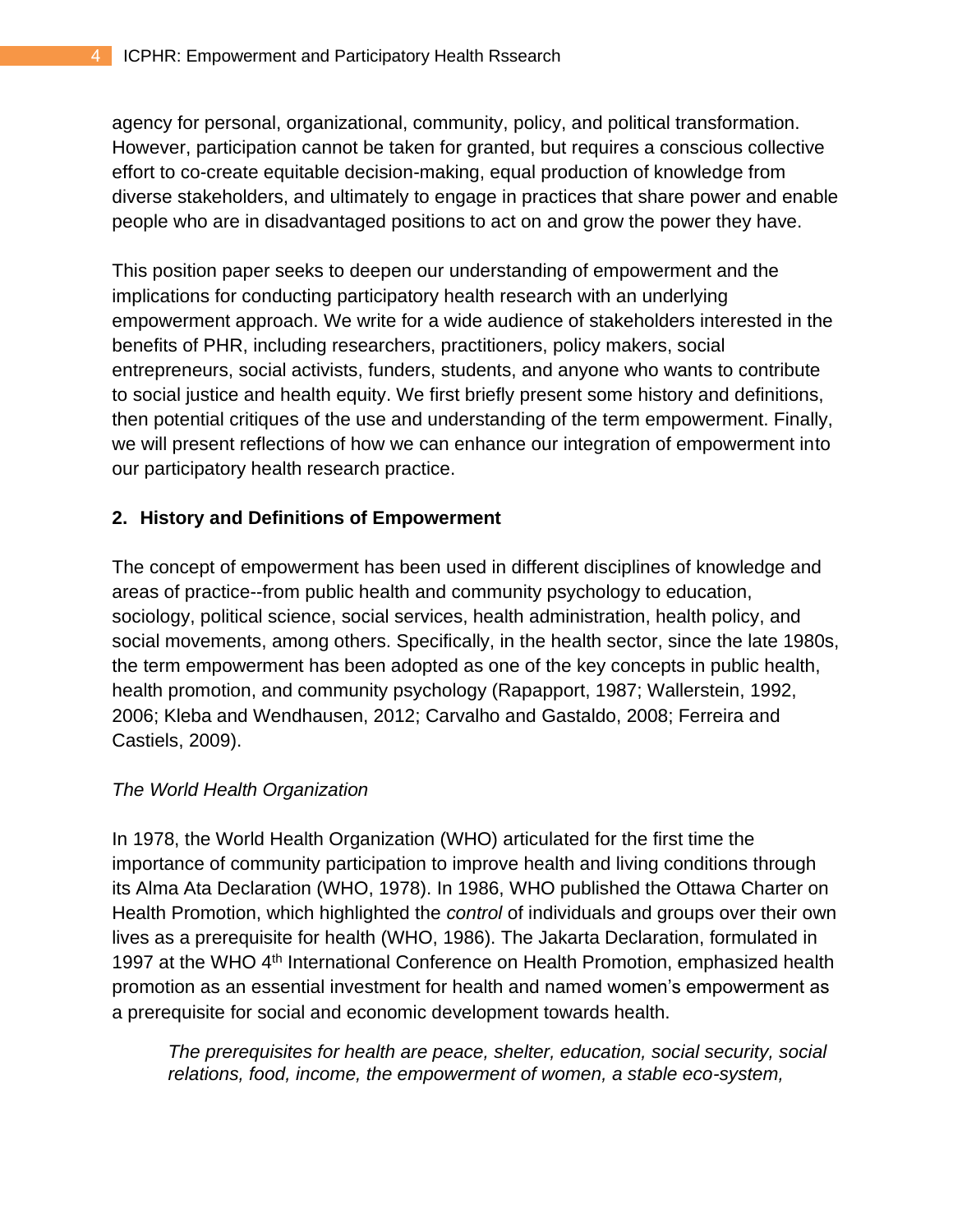*sustainable resource use, social justice, respect for human rights, and equity. Above all, poverty is the greatest threat to health. (WHO, 1997, p. 1).*

Reaffirming the strategies and principles of health promotion set out in the Ottawa Charter, the Jakarta Declaration highlighted the relevance of expansion and consolidation of partnerships between governmental and non-governmental sectors, public and private organizations, and services and communities and families. Partnerships were described as providing community benefit by sharing expertise, skills and resources; and strengthening community and individual capacities and power to make decisions and engage in health-enhancing actions (WHO, 1997).

Although the concept of empowerment is in most cases associated with agendas to improve quality of life, it nevertheless has been associated with a wide range of meanings and interpretations. With the term often used in conflicting ways, depending on the social, institutional and geographical context, Baquero (2012) emphasizes the need to deepen our understanding, since different practices related to empowerment have been guided by a range of worldviews.

#### *Geographical and Cultural Similarities and Differences*

In the United States, there has been a long tradition of grassroots community organizing from settlement houses, to labor unions, environmental, women's and civil rights movements, and to today's Black Lives Matter and immigrant rights movements (Minkler and Wakimoto, 2021). The term empowerment started to be used in the United States in the 1970s and 80s as a synonym for social emancipation and organizing, and was further influenced by self-help initiatives within community psychology. In 1987, community psychologist Julian Rappaport (1987) created a now-classic definition of empowerment, calling for mastery or control of people over their own lives. In public health, Wallerstein included the social context, defining empowerment as a "social action process, that promotes participation of people, organizations, and communities towards the goals of increased individual and community control, political efficacy, improved quality of community life and social justice." (1992, p. 198). In the first WHO review of the empowerment literature, Wallerstein (2006) emphasized the focus of empowerment globally for improving health among excluded social groups or minorities, such as women, people living with HIV/AIDS, youth, and the poor.

Sandoval Forero (2015), analyzing references in Latin America and specifically in Mexico, points out that, in the context of projects or social actions, the term empowerment refers to movements working for the transformation of unfavorable living conditions towards better conditions based on respect for human rights and social justice. Based on peace studies and ideas debated by Francisco Muñoz, Sandoval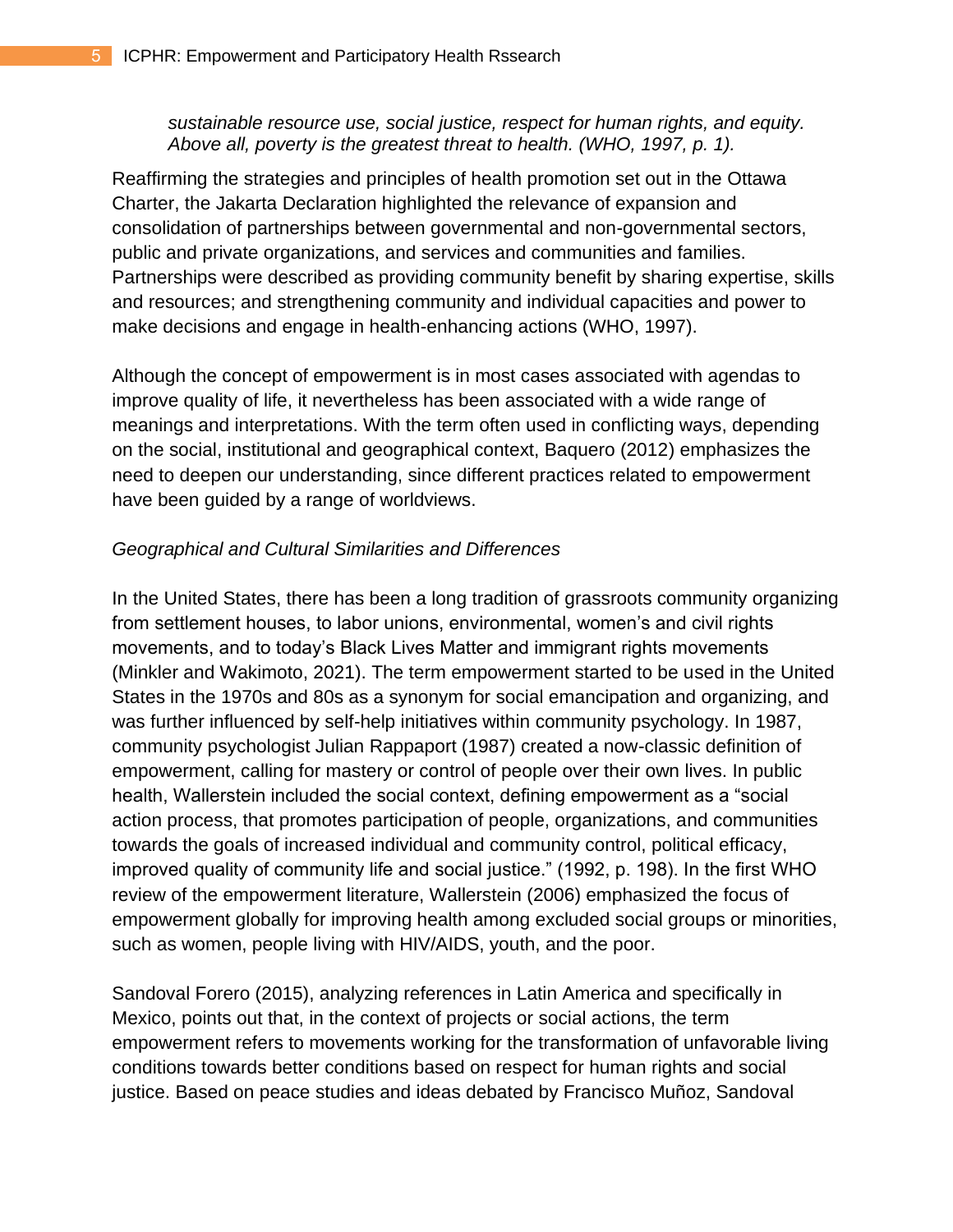Forero presents pacifist empowerment as a non-violent social transformation strategy to build more peaceful worlds. In a pacifist sense, empowerment is based on the control of individuals over their lives and collectivities through co-creating non-violent knowledge to combat the inequities from structural, social, cultural, political, gender, or religious violence.

In Brazil, the concept of empowerment has been integrated into health promotion at the community and policy level, working with marginalized groups and social movements, such as the 'Movimento Sem Terra', the social movement of people without land. On the one hand, these initiatives seek to strengthen the autonomy and capacity of individuals and collectivities in controlling their lives, for example working to impact social determinants in order to produce and maintain healthy living conditions (Salci et al, 2013). On the other hand, they seek to mobilize the participation of community groups in the governmental spheres (Carvalho, 2004). Kleba and Wendhausen (2012) highlight social participation and co-responsibility in the construction of public policies as central to empowerment. Both of these approaches have been significantly mobilized in the last three decades in Brazil, with the institutionalization of democratic deliberative bodies (in the form of management councils) at all levels of government. Since the 1960s, the Brazilian educator Paulo Freire has inspired the integration of emancipatory dialogical education and reflection/action praxis into empowerment processes and outcomes, not only in Brazil but also globally. Freire identified the role of 'conscientization' as a process that articulates action-reflection-action, in which people recognize reality as socially and historically constructed, and at the same time become aware of their condition as a subject, able to intervene in this reality by taking the lead in its transformation (Freire 1970, 2018; Nunes, 2018). Praxis, based in conscientization gained during collective and social movement processes, can facilitate insights as well as opportunities for changing inequitable conditions.

Compared to US and Latin American traditions, Scandinavian traditions have more often evolved around the concerns of workplaces, rather than neighborhood contexts or different ethnic and community groups. In Scandinavia, notions related to empowerment include action preparedness and competence, or qualities of the ability to act. Tengland (2008, p. 93) defined empowerment as the ability of people to have control over their [quality of] life, which implies having the capacity to influence social determinants, through the expansion of "knowledge (self-knowledge, consciousness raising, skills development, or competence), health (e.g., autonomy, self-confidence, self-efficacy, or self-esteem) or freedom (positive and negative)." Although individuals and groups may engage in empowerment processes themselves to expand their capacities and power, for Tengland, professionals can also assume an important role as facilitators in these processes, such as creating favorable environments and supporting people in their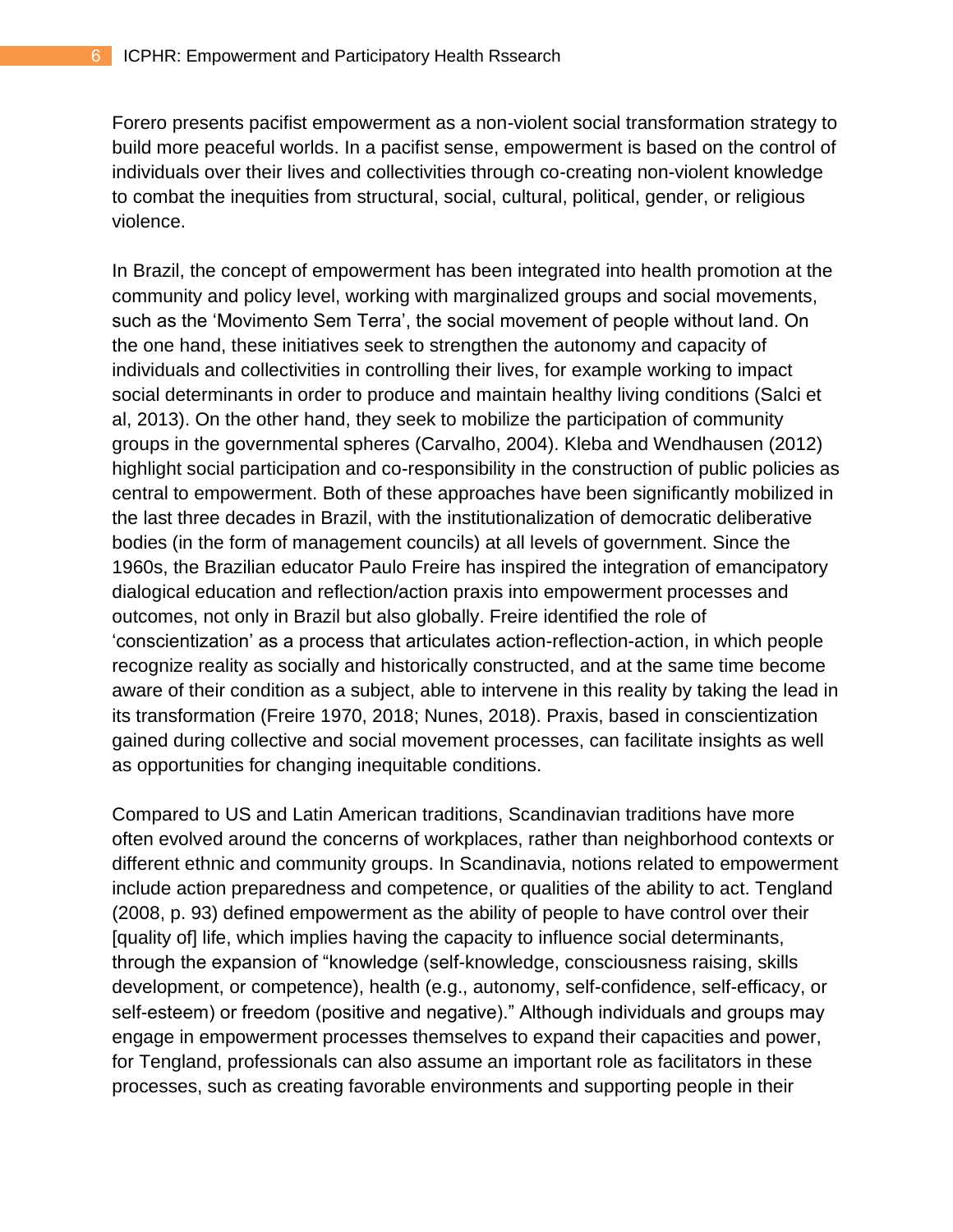knowledge and actions to gain control over determinants of their quality of life. Governmental and non-governmental agencies also can have a role in promoting community empowerment through funding and setting policy or program agendas.

The definitions of empowerment as presented above share a number of common features. First, empowerment is related to the control of power that people or collectivities have over their lives and, more specifically, on their power to advocate for changes in inequitable social-economic, environmental and structural conditions. Second, the definitions recognize knowledge, skills and autonomy as elements that support the empowerment process. Third, the definitions suggest that empowerment is a social or collective process, whereby people can exert power in settings where they live, work, pray, or play, with a dynamic interplay between gaining greater internal control with overcoming external oppressive conditions. Fourth, it is assumed that the empowerment process can be expanded and strengthened with the support of professionals or organizations. Fifth, empowerment can be regarded as both participatory processes and as outcomes of greater political participation and reduced social exclusion, leading to enhanced health (Rifkin, 2014; Laverack, 2006; Wallerstein, 2006).

#### *Empowerment as a Process on Multiple Levels*

Empowerment is a dynamic process that takes place in the lived experience of people and communities who concretely and collectively act together to transform socioenvironmental realities, with the goal of achieving a better quality of life. On the one hand, this process is embodied in the search for greater justice, social equity, and environmental sustainability, implying political change. On the other hand, it expands opportunities and capacities for the individuals and groups involved, helping to increase their confidence to act, as well as their ability to intervene and achieve change through concrete action. Through empowerment, people develop a sense of pride, in a relationship of respect with others. They recognize in themselves value and capacity, vis-a-vis their own or other groups, realizing that they are part of society and have a place within society. Empowerment can generate greater balance in power relationships among people and between community members and professionals and/or organizations (Tengland, 2008).

In both processes and outcomes, empowerment involves individuals as well as groups and organizations in all spheres of public and private life. It is therefore a multi-level and multi-dimensional construct. Wallerstein (2006), discussing the evidence related to the effectiveness of the empowerment process in improving health, presented a conceptual model with three levels: psychological, organizational, and community. Kleba and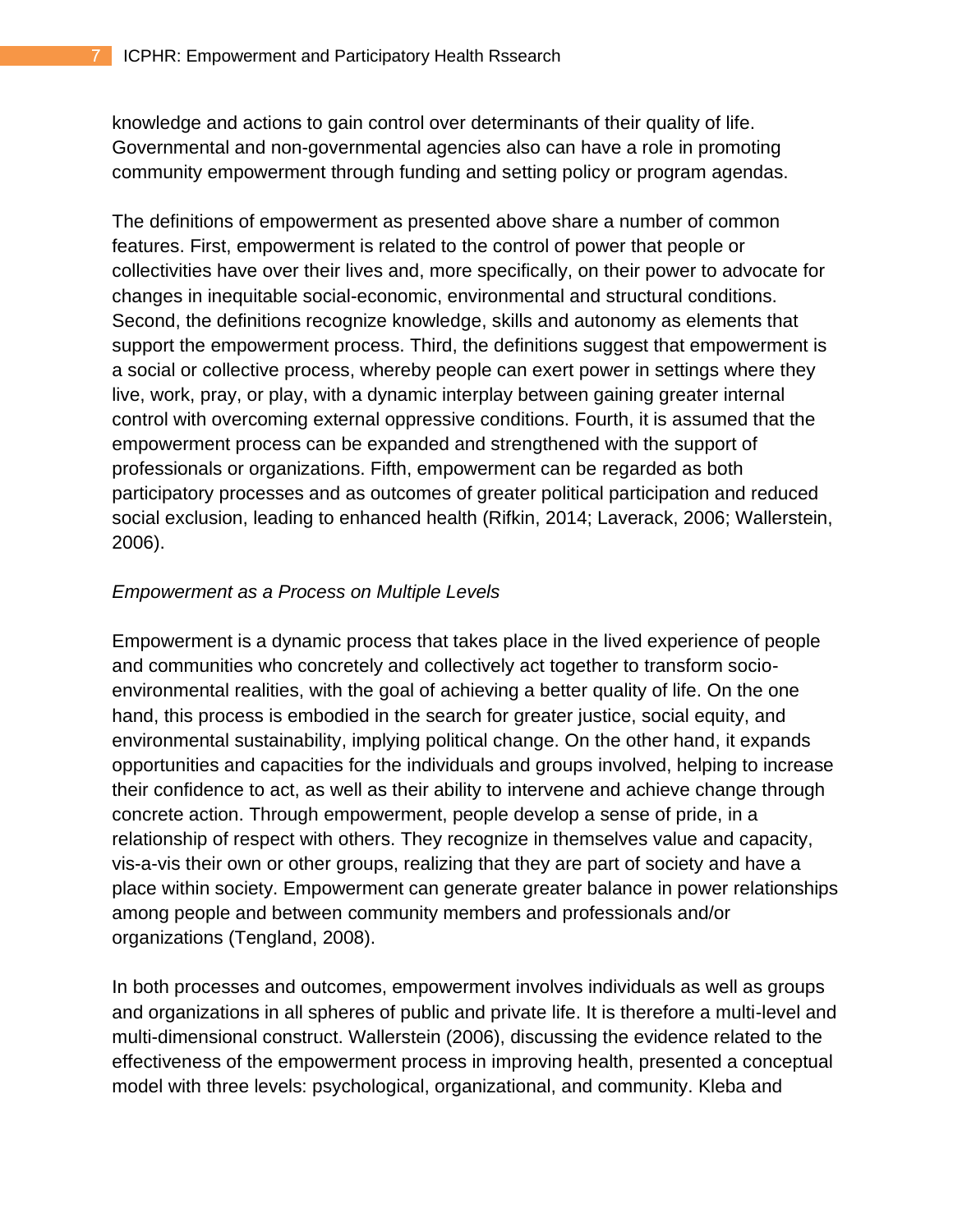Wendhausen (2012) speak of empowerment on three levels of interpersonal life, personal/psychological; group/organizational; and structural/political.

Drawing from the ideas of Wallerstein (2006) and Kleba and Wendhausen (2012), we understand *personal/psychological empowerment* as people's perceived control of their lives, as they develop a critical awareness of their socially and historically-determined social-economic and political contexts, while realizing their power to intervene and transform the reality. More specifically, Zimmerman (1995) has articulated psychological empowerment as people's attitudes and motivation to act, their political efficacy (or belief they can act for change), their collective efficacy (or their belief that working together as a group can make a difference), their critical awareness of their role in society, and their participation with others in community organizing. By recognizing both personal and collective resources and opportunities for change, people develop skills to face adversities, risk situations and uncertainties in their daily lives.

*Group/organizational empowerment* incorporates the capacity of groups and/or organizations to build transparency, power-sharing and collaborative decision-making processes among their members, as well as the organization's effectiveness in exerting social and political influence on the external community and society. Within groups and organizations, people not only gain skills and capacities, but they facilitate bonds of belonging and social identity, as they develop a sense of trust and community. As mediating structures of social relations, groups and organizations can offer emotional, material, cognitive and informational support, in addition to being part of social networks that enable knowledge and resource sharing and mutual strengthening of capacities.

Finally, at the community or *structural/political level*, greater access, participation and influence of people and social groups in deliberative processes are developed on issues that affect their life and their future as citizens. On the one hand, this requires advocacy for structures that favor, mobilize and enable greater participation, interaction and dialogue between different social actors, which implies ensuring greater access to information and the adoption of democratic practices in management processes. On the other hand, it requires a greater sense of community, openness and respect for differences, willingness to share and articulate existing resources, including knowledge and experiences, and valuing collective actions and transpersonal resources thus produced. In other words, it includes outcomes of social, environmental, cultural, economic and political capital, as well as transformed policies and societal conditions. As a value orientation, empowerment at this level applies the ethical foundations of social justice and the reduction of inequities, with significant impacts on improving the quality of life of the most vulnerable groups.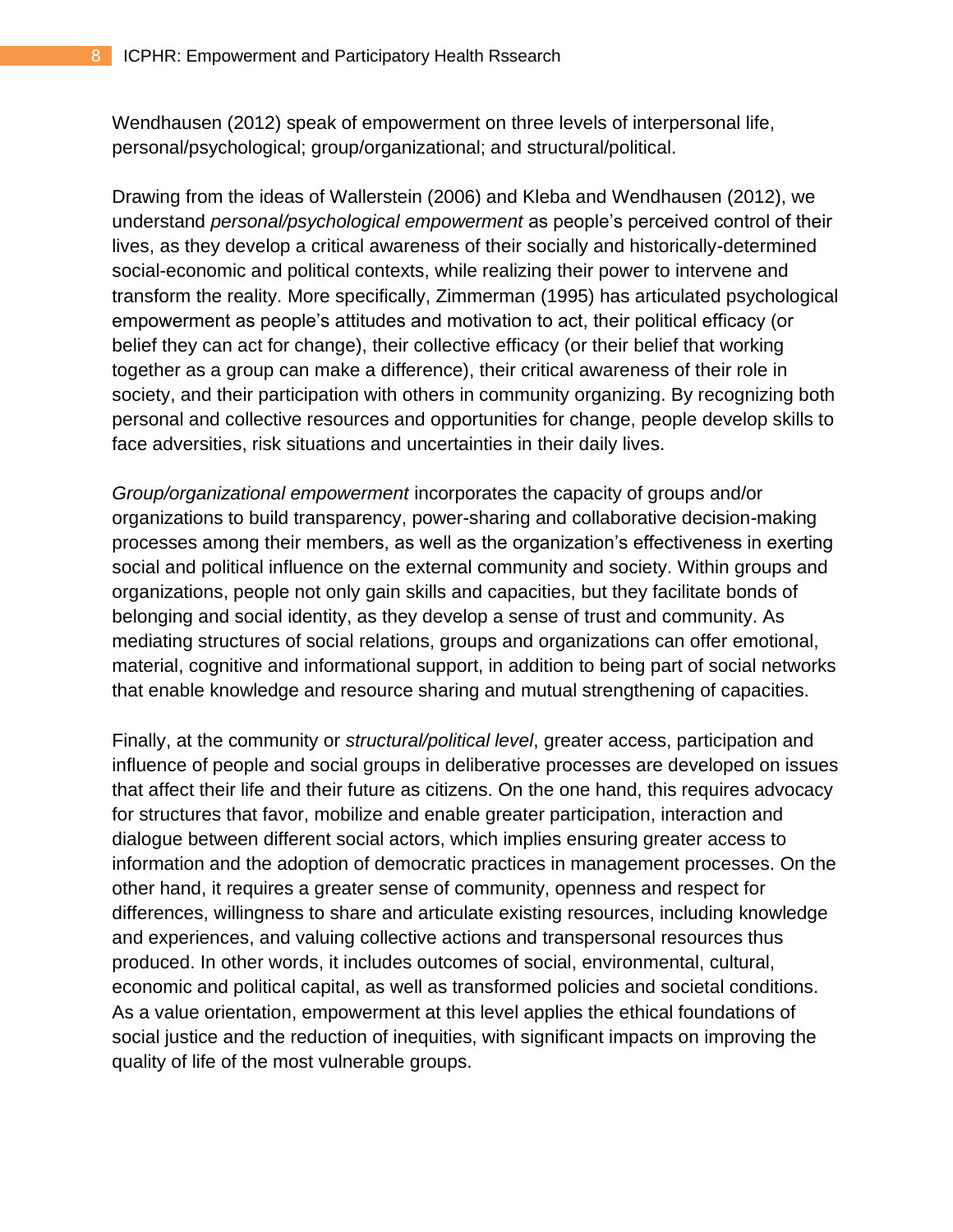In summary, empowerment encompasses initiatives, involvement and engagement of people and collectivities in different areas of social and political life with the aim of developing capacities and creating opportunities for everyone to advocate for and create healthy living conditions and well-being (Kleba and Wendhausen, 2012).

## **3. Critiques of Empowerment**

In its use worldwide, the term empowerment has often been misappropriated or coopted in several ways. We therefore analyze seven key challenges with implications for our own participatory health research strategies: a) an individualistic understanding of empowerment; b) a romantic conception, assuming that communities are places of solidarity and communal life, without critically considering social and historically constituted conflicts within communities; c) a limited perspective that takes empowerment as synonymous to guaranteeing enhanced access to goods and services for vulnerable populations; d) the use of "to empower" as a transitive verb, reflecting a paternalistic notion that persists within health and social care services; e) the imposition of the term through colonization as an Anglo-Saxon term on the rest of the world; f) the use of global or national policy with standardized reporting or measurement practices which do not acknowledge local practices and assessment; and g) the overreach of the term "power" versus the value of vulnerability. We discuss each of these challenges in order to reclaim more appropriate uses of the term for PHR.

## *(a) An individualistic conceptualization versus considering the dynamic interactions among different levels of empowerment*

Some uses of the term empowerment have focused on changes in self-esteem or confidence at the individual level in terms of attitudes, behaviors, or motivations. Yet, Ferreira and Castiels (2009) express concern about this individualistic notion, indicating that this limited focus masks forms of integration with current economic policy and models of capitalist consumption. There is a deep-running debate between assumptions that individuals are ultimately responsible for their position in society, compared to framing these issues as social concerns. In a dialogue with Ira Shor, Freire problematizes the use of the term empowerment as an individual concept:

*Even when you individually feel yourself most free, if this feeling is not a social feeling, if you are not able to use your recent freedom to help others to be free by transforming the totality of society, then you are exercising only an individualist attitude towards empowerment or freedom. (Shor and Freire, 1987, p. 109).*

For Harretche (2011), it is also problematic to understand empowerment as referring to the process where appropriate conditions are created so that people can individually 'empower themselves.' This conceptualization of empowerment reflects a disregard for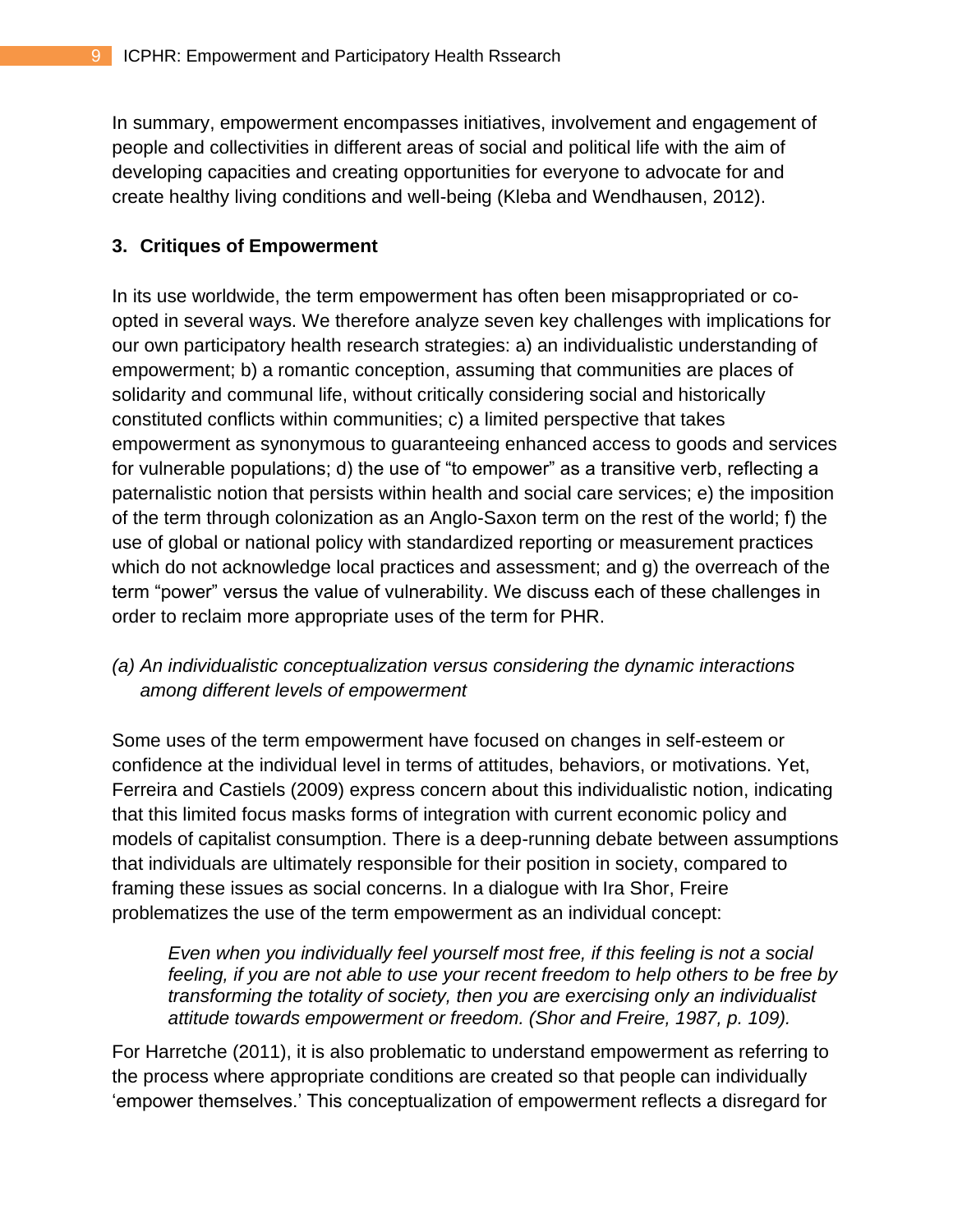the processes of legitimation and naturalization of relations and conditions that reinforce and reproduce an unequal distribution of power.

Similarly, Ferreira and Castiels (2009) warn that the defense of individual solutions for essentially collective problems of historically-produced social inequalities reproduces discriminatory attitudes. Furthermore, they caution against an ideology that does not recognize the role of the public sector and that calls public policy 'too paternalistic.' This simplistic view denies the role of government and other sectors for their public and social responsibility to ensure equitable distribution of resources to communities under their jurisdiction.

Another notable critique of the individualistic conceptualization of empowerment can be found when transnational companies use "empowerment" to share with workers the responsibility for implementing workplace changes in order to ensure competitiveness necessary for the companies' survival. In this sense, empowerment is instigated by corporate management, as a form of skills transfer mediated by the management team to different parts of the organization, and kept within limits to make sure that central management retains control (Ferreira and Castiels, 2009). While the extent of employees contributing to workplace strategic decisions is believed to impact the potential to improve company productivity, the reality of worker control is most often a misconception, including being used in anti-union drives which limits rather than expands workers' power over their working and living conditions (Baquero, 2012).

These individual notions are contrasted with the well-used term psychological empowerment. Psychological empowerment acknowledges personal transformation, but embeds this notion within peoples' participation in groups and their belief that collective action makes a difference, therefore connecting psychological empowerment to organizational and community change (Zimmerman, 1995). Importantly, it also includes ongoing critical reflection on the factors that determine living conditions, in essence connecting people's personal transformation to involvement in community change efforts.

## *b) Conceptualization of community: a space of solidarity versus a space of heterogeneity in interests and opinions*

To overcome the idea that empowerment is simply individual, people often choose to embrace the term "community empowerment," instead of just "empowerment." Ferreira and Castiels (2009) challenge us that the use of the term "community empowerment" requires a critical and political analysis of power relations in society so that people do not adopt a naive, romantic and idealized understanding of communities, disregarding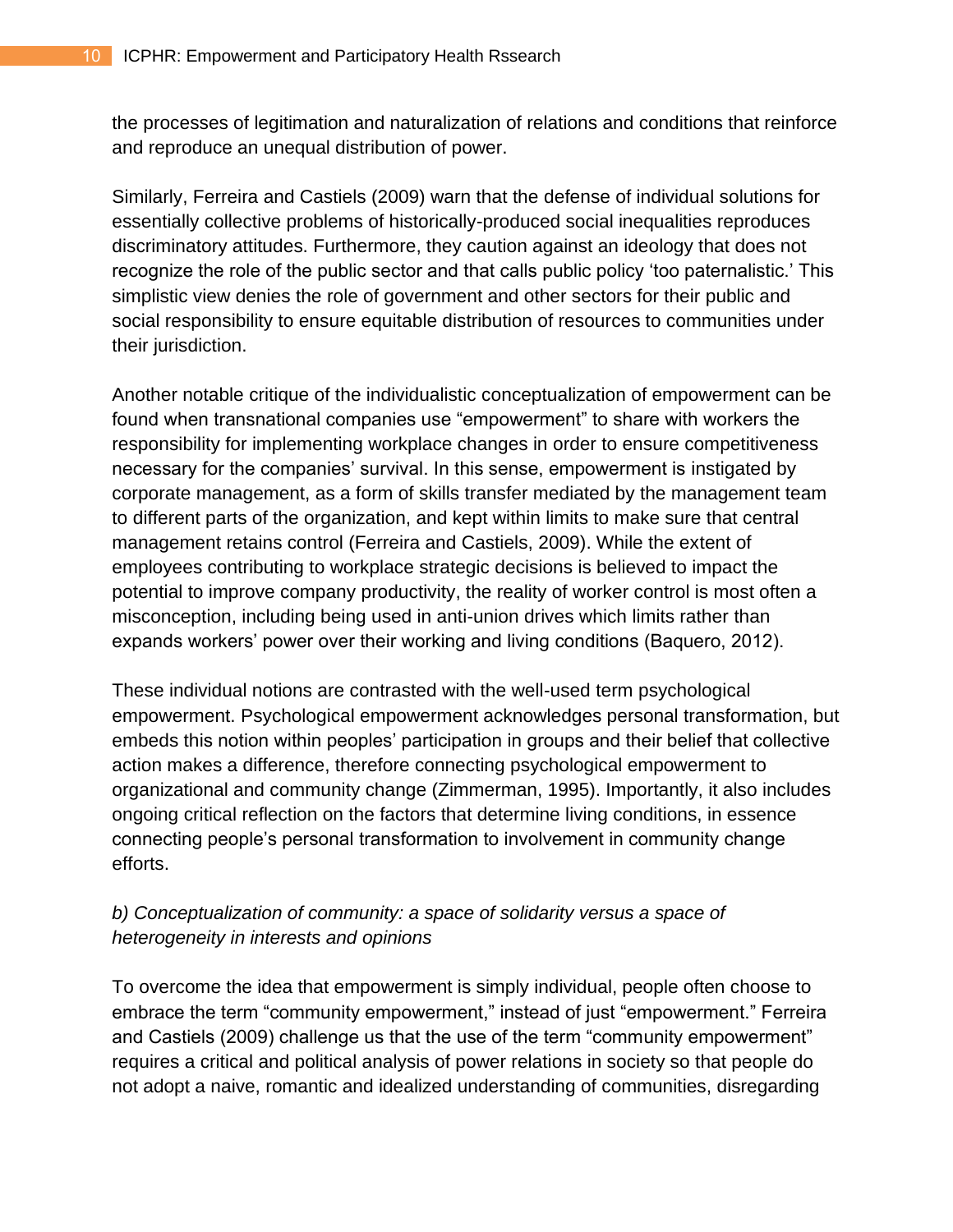the heterogeneity in how different groups are constituted and that conflicts may exist in the relationships built in these spaces. A simplistic view of communities as unified harmonious entities may lead to blaming them when initiatives fail, or by the same token, inducing observers to perceive communities as victims.

Yet still the term community empowerment recognizes that change is through collective action and that conditions must be changed in order for people to exercise their own transformations. However, this requires also recognizing that existing social, economic and cultural differences not only express power inequities and social injustice among community social actors, but also generate a range of diverse values, ideas and experiences as a source for change. To this end, social organizations can constitute productive spaces for dialogue and citizenship learning when they recognize the potential that emerges from the diversity of ideas and make it possible to identify common interests and build consensus.

Abers and Keck (2008) argue directly that exposure to different interests, experiences, and points of view through dialogue and commitment to change can generate innovation. For these authors, the dialogue allows social actors to produce fruitful relationships, which thus enhance capacity to use resources and visualize new intervention alternatives. "The interaction affects not only understandings, but also what people do; it transforms the actors' ability to influence social life" (Abers and Keck, 2008, p. 108).

## *c) Use of empowerment for underprivileged groups as an assistance-based model versus transforming social structures*

The third set of issues examines how government agencies introduce programs and actions aimed at integrating marginalized populations into services based on an assistance-based model, without ensuring that genuine, grassroots organizations are part of program design and implementation (Baquero 2012). For Baquero (2012), public sector agencies, along with development agencies and sometimes civil society organizations, can use the term empowerment to promote greater effectiveness in providing services to impoverished social groups. Instead of proposing the transformation of existing economic and social structures, this idea of empowerment as enhanced access reinforces a view of the state as a separate entity above civil society and with supremacy in governing people's living conditions. For Harretche (2011), both this rhetoric and resulting assistance can be identified in texts published by the World Bank, one of the major funders of social "empowerment" policies and programs in the Global South. Sandoval Forero (2015) highlights how government programs based on this concept have reproduced and consolidated neoliberal policies, contributing to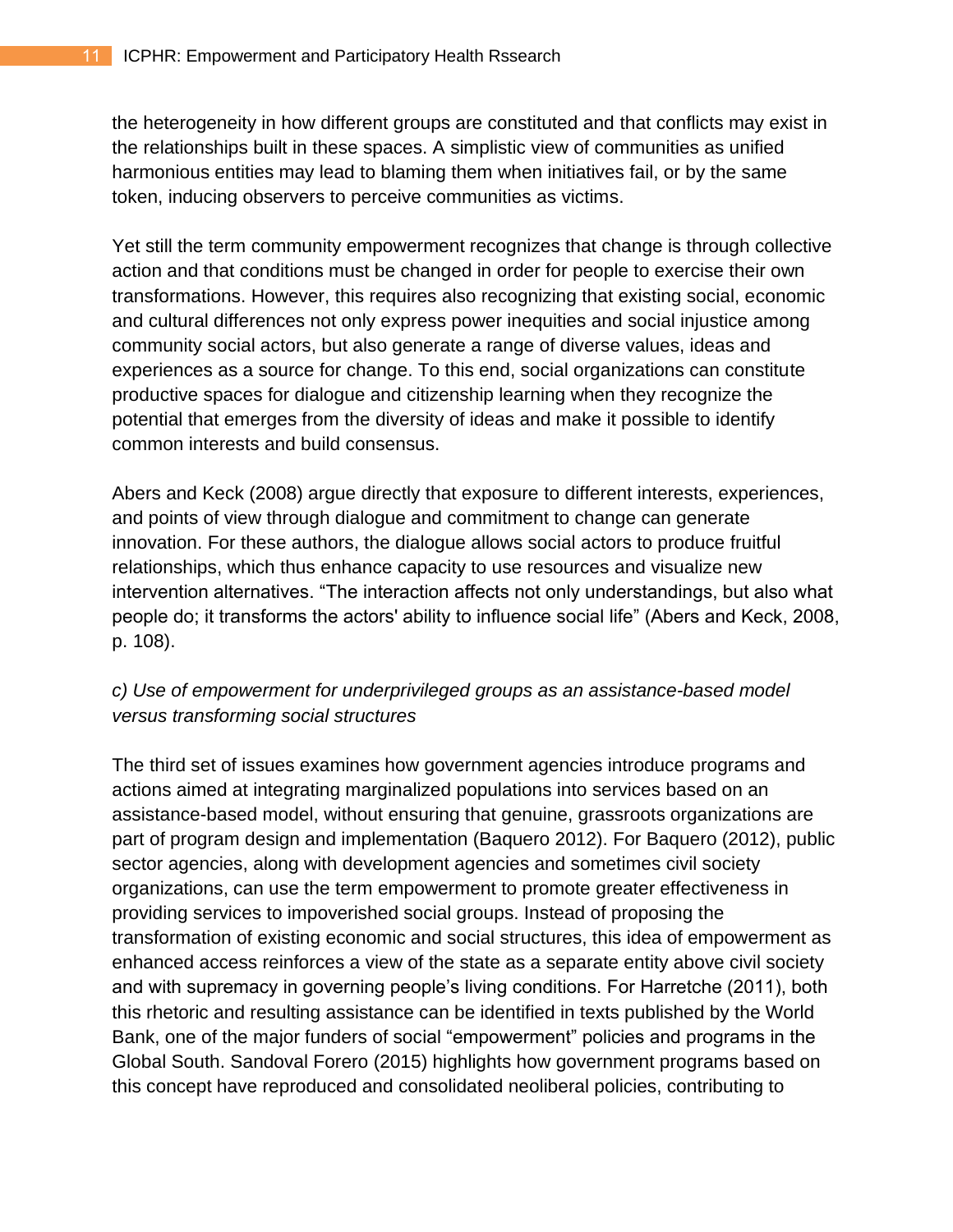unequal structures and exclusionary power relations, thereby consolidating hegemony of local political elites' control over communities.

Ferreira and Castiels (2009) argue that the relational nature of empowerment implies understanding the interdependence of this concept with the notion of 'participation', which is essential for the promotion of social transformation. For Wallerstein (2006), however, although the involvement of stakeholders in matters that concern them is fundamental, it does not by itself guarantee the effectiveness of the empowerment process. In fact, stakeholder involvement has been used as a strategy for manipulation and control, leading to using community leaders as informants, rather than enhancing community power (Cooke and Kothari, 2003).

Instead of access to services, an emancipatory perspective of empowerment points to incorporating its emotional, cultural and political dimensions. In this vein, Sandoval Forero (2015, p. 93) emphasizes that "empowerment allows people and groups to make their own decisions, control resources, actively participate, gain awareness and knowledge to their advantage and have spaces of power beyond state institutions." Forero cites the example of indigenous movements of southern Mexico that have constructed alternatives of self-government and autonomy, involving individual and collective participation in discussions, planning and implementation of projects in their territories. Wallerstein (2006) warns that empowerment experiences cannot be standardized or reproduced indiscriminately in different population groups. She consequently argues that the success of interventions promoting empowerment depends on their fit with local conditions or the direct involvement of stakeholders in their creation.

## *d) The use of 'to empower' as a transitive verb versus communities claiming their own power*

Another misuse of the term has been the statement, "*we* can empower you." This statement has led to some dismissing the term in its condescension. For Ferreira and Castiels (2009), health promotion is often presented as a phenomenon that occurs when there is a transfer of power from one agent to another. From this perspective, there is assumed to exist a subject or group who develops a practice to empower one group or another, as an altruistic action. This understanding is also criticized by Baquero (2012), since it expresses a relationship in which users are passive objects, recipients, and dependent on external action--while the professional action is strengthened by being conceived as controlling the action and being the locus that defines the terms of interaction. Gruber and Trickett (1987), in particular, have cautioned against the transitive use of the term, stating that if a group with power can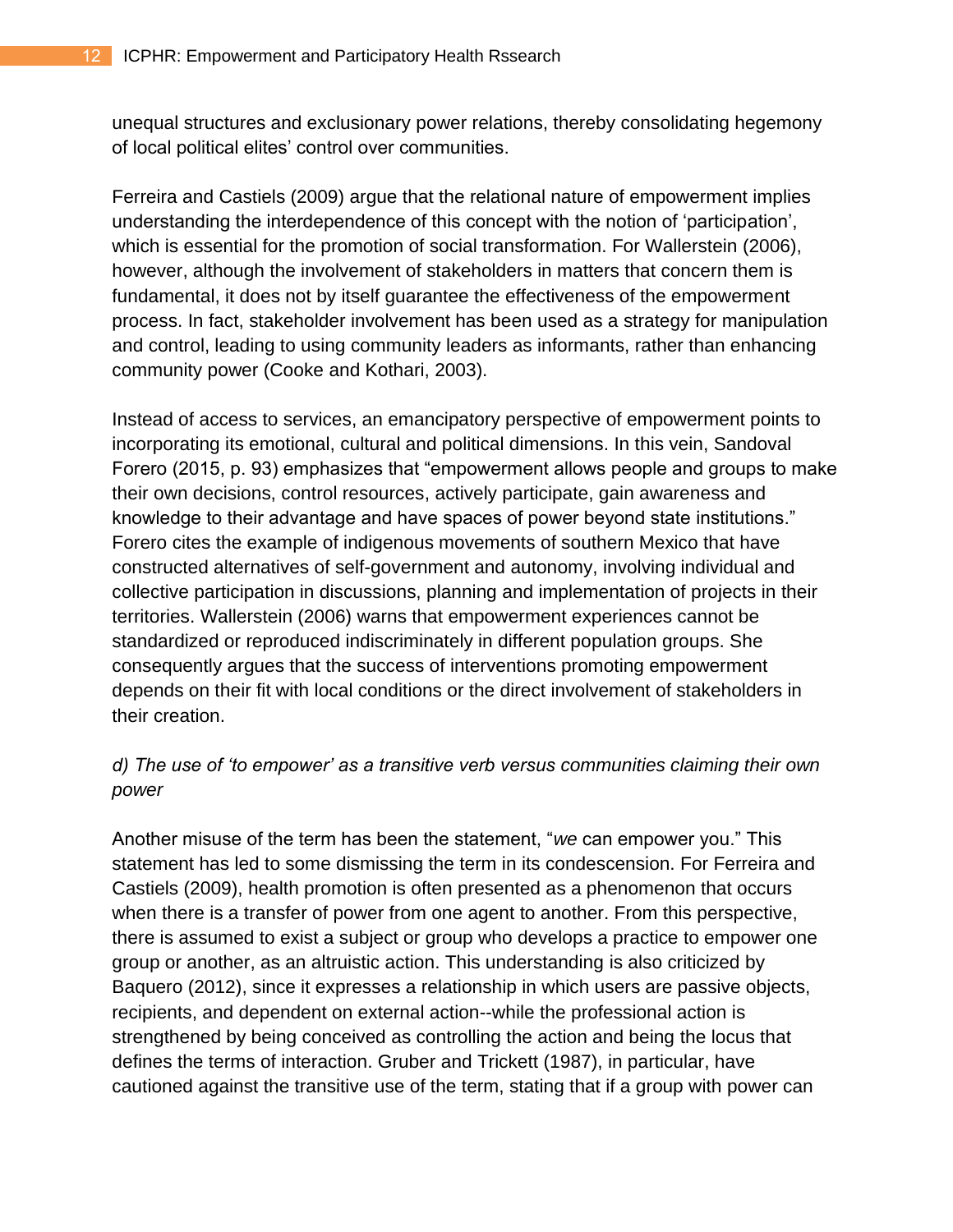empower those who are powerless, then that same group has the capacity to disempower.

While recognizing the important role that professionals and social actors can play in supporting empowerment processes, it is imperative that individuals and communities assume an ownership role in defining problems and formulating strategies to overcome them. As an intransitive verb, empowerment is based on the belief that power is not an object, a thing, or an attribute that can be given, transferred, or passed from one locus to another. Instead, it is the expression of relationships built and achieved in interaction among people. The idea that power can be built by reframing relationships "refers to situations characterized by the ethics of mutual respect, reciprocity, humility, and interdependence between the parties", which is most likely when those involved share common interests (Ferreira and Castiels, 2009, p. 70). Empowerment therefore can be better seen as an organic process that occurs when safe spaces are created so that people from different walks of life can share their own strengths, struggles, and knowledge and can *claim* their own power to work together to co-create strategies to address community problems. Empowerment is therefore based on an assumption of community and cultural strengths and assets that can be augmented (Tengland, 2008; Wiggins, 2011).

#### *e) Empowerment as colonization from the Anglo-Saxon world versus conscientization*

Some languages (e.g., Dutch and German) have adopted the English word 'empowerment' in certain specific contexts, such as health promotion or social work, or they use equivalent terms to reflect the meaning of the original (e.g. *Ermächtigung* in German). Many languages have their own vocabulary and theories of power, powerlessness, and inclusion/exclusion which reflect unique histories and understandings, for example, those associated with critical theory, such as Marxism and the work of Jürgen Habermas. Here we focus on words and meanings found in Portuguese and Spanish in order to expand this discussion into the Global South. *Empoderamento* and *empoderamiento* were adapted from the English. Carvalho (2004) has advocated not translating the word, and just using 'empowerment' related to the healthcare system. Analyzing the word in Portuguese, he refers to synonyms such as "seize", "lord over", "dominate", "win", "take possession", which does not match with the concept of the term described in much of the English language literature.

In Brazil, Roso and Romanini (2014) consider that the term 'conscientization' better expresses the political meaning of collective action for the term empowerment. For these authors, conscientization is linked to an initiative, which mobilizes people and collectivities, through dialogical relations, for the transformation of reality. For Freire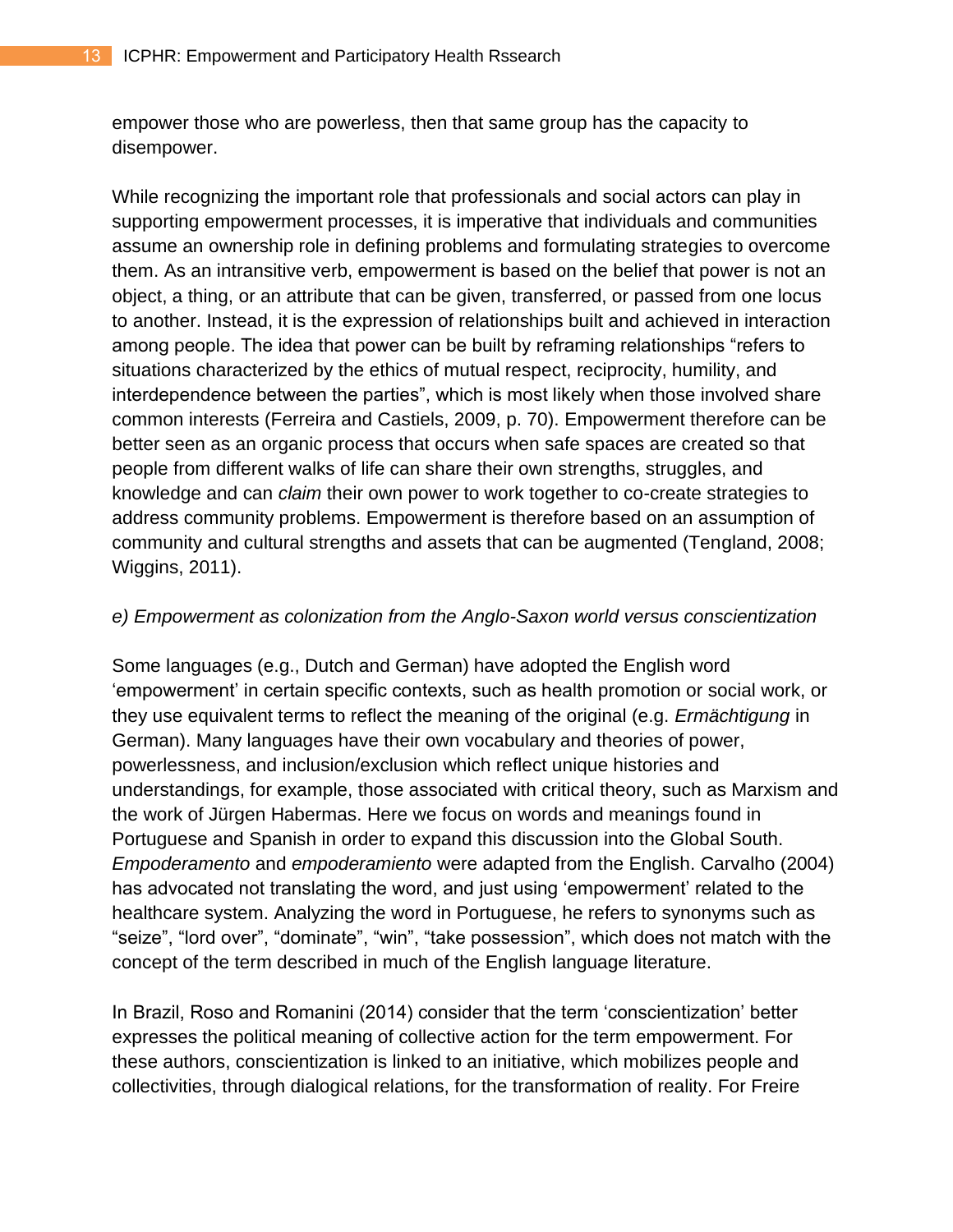(1979; 2015), the process of conscientization involves critical reflection on historicalsocial reality enabling people to recognize the inherent contradictions and, by consequence, the underlying factors influencing its configuration. According to Freire, the more people critically reveal their realities, the more they are able to perceive gaps and possibilities for intervention. However, it is in the transforming action on this reality—i.e., praxis—that individuals realize they create and produce culture and history. To support professionals and organizations in the development of empowerment strategies, Wallerstein (2006), Sandoval Forero (2015), Tengland (2008), among others, cite Paulo Freire as a reference approach, whose theoretical, educational and ethical basis has proved congruent with the multi-dimensional and social action perspective of empowerment. Critical theorists, from a European Marxist tradition, have also espoused the role of ideology and critical consciousness of actors beyond a structural approach as important for transformations of society (Marcus & Tar, 1984). According to Sandoval Forero (2015), Freire proposes popular education as a strategy for people to critically 'know' the world where they live, through collective and dialogical experiences, with a view to developing transformative practices to improve their life conditions. Popular education approaches have been adopted throughout the world in adult and worker education and community health promotion settings, among others (Wiggins et al, 2009, 2011; Delp et al, 2002; Laverack, 2007; Wallerstein and Auerbach, 2004). Through connection to Freire, use of the terms *empoderamiento* and *empoderamento* has gained traction within Latin America and the Iberoamericano world (see a plethora of organizations on the internet).

## *f) Global and national policy dimensions versus decentralization and formation of local concrete practice*

The term empowerment additionally takes on different sets of meanings, depending on if it is used in policy discourse, where it can be detached from its local concrete practice. This kind of abstraction can also be found in the theoretical discussions. A particular position is occupied by empowerment in the discourse of international organizations and agencies. Here the references to different regional and linguistic traditions of conceptualization have been ignored, while at the same time such agencies exert considerable influence on local practices through funding. In these contexts, the meaning of empowerment is largely defined through systematic standardized accounting and reporting practices, in particular the specific requirements of measuring impact through precise indicators. Such criteria are assumed to have universal relevance and to provide transparency, as well as comparability over time and across geographical contexts.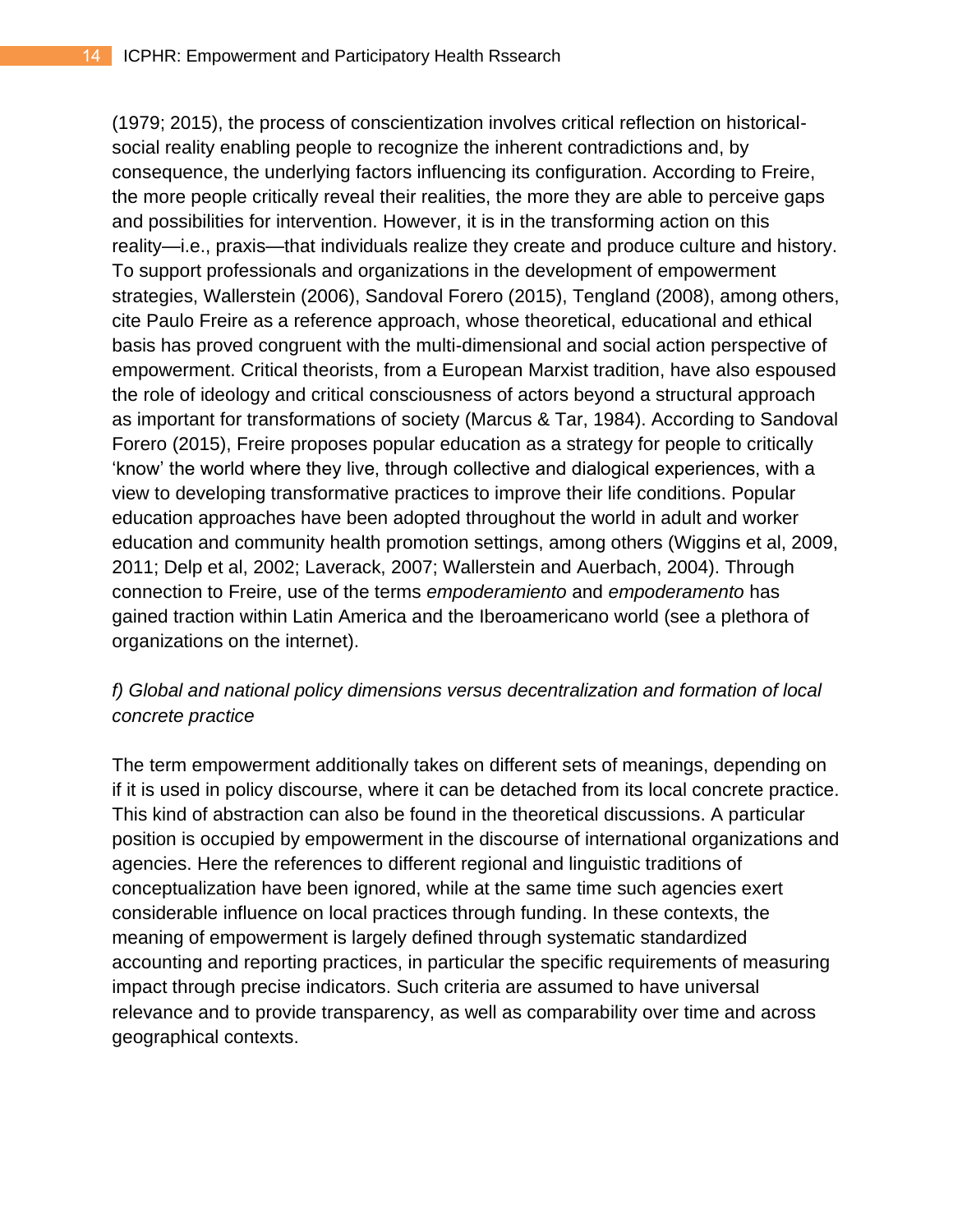In a recent addition to this international universal and policy relevance, Laverack and Pratley (2018) produced a Health Evidence Network review from the WHO on measures of empowerment that could be collected at a national level, rather than at just a community level. Because of this larger focus, they concentrated on organizational and political measures, rather than individual psychological measures. However, Laverack and Pratley (2018) also included the importance of local practice: "the decentralization and the formation of local organizations play a key role in community empowerment, and strengthening the capacity of such local organizations helps to empower their members." They suggest assessing how national and global policies can play an important role in the power of local communities and social networks, ie., whether policies provide local communities access to resources, facilitate diversity of membership of who can participate, or support linkages to broader networks. Their focus on women's empowerment demonstrates how national policies either facilitate or hinder political participation and even basic decision-making control over family economic resources, access to health care, and mobility. This recognition of the macro, meso, and micro dimensions of power and empowerment has been well articulated in a recent article that provides concrete examples of the constraining and facilitating dimensions of the larger context for local communities to enact change (Roura, 2021).

## *g) Exclusively focusing on power and control versus emphasizing the value of vulnerability as a fundamental part of life*

In the context of health, empowerment processes support the development of the ability and capacity of individuals, groups and communities to deal with adversity, have more control over their lives and improve conditions for 'living well.' This also involves living sustainably, in harmony with the environment, and with respect of and connection to the local culture. Practices that damage the integrity of a place, its culture and the natural environment are thus disempowering in a fundamental sense. In processes of empowerment, people may take leading roles in building and achieving shared spaces of decision-making on relevant issues. Such decision-making is not limited to the area of personal, family, group, or community concerns, but equally extends to institutional and political domains.

There is, however, a problematic side in exclusively focusing on power, control and autonomy, especially with respect to health issues, since life necessarily also involves loss of power, with increased vulnerability, dependence and deterioration. An excessive stress on the positive aspects of capacity may correspond with a negative conceptualization of lack of capacity in different areas of life, and thereby it implicitly devalues the most vulnerable individuals and groups. This is why conceptualizations of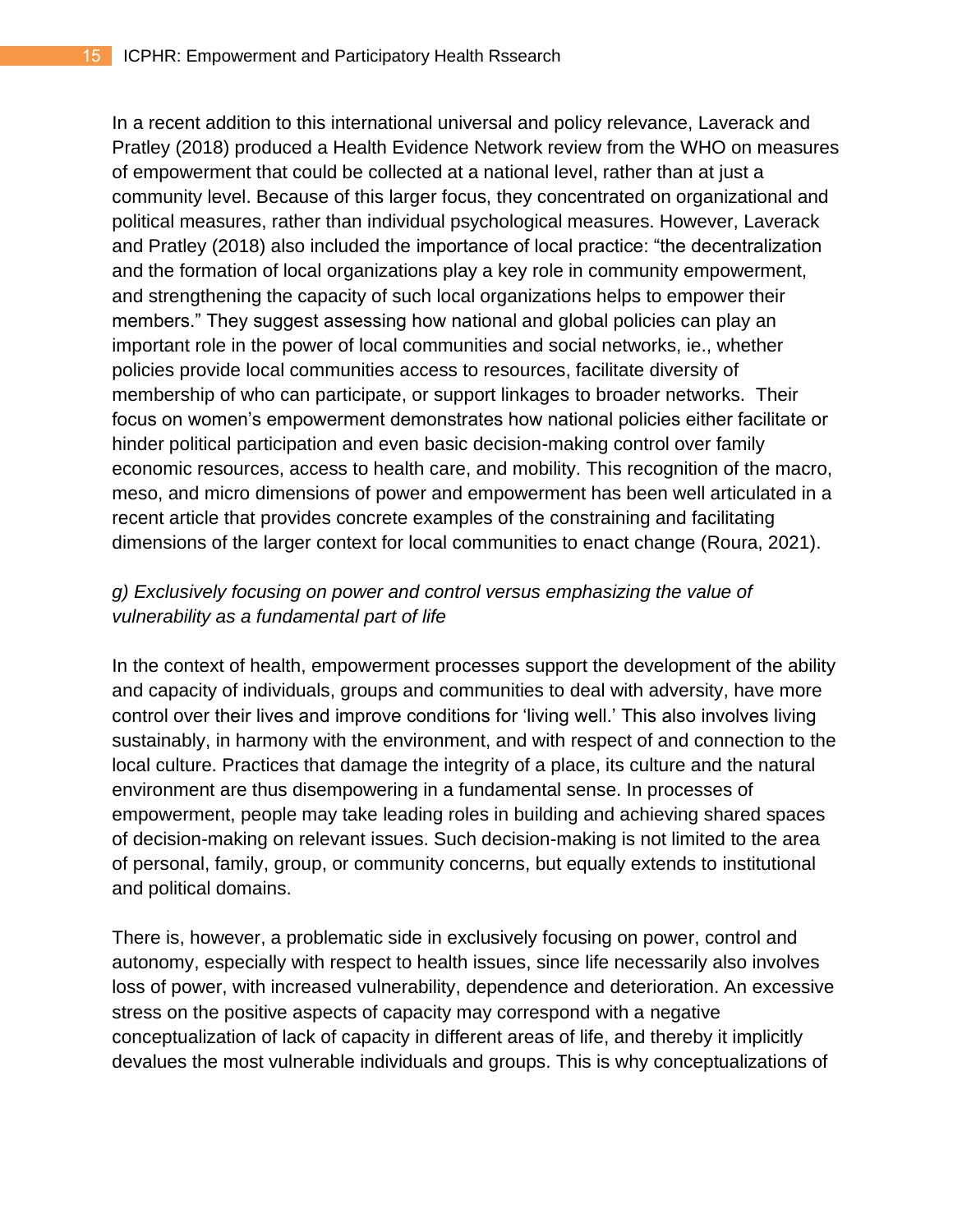empowerment need to emphasize the value of vulnerability and recognize interdependence among humans as a fundamental part of life (Kimmerer, 2013).

## **4. Empowerment and its Relationship to PHR**

In multiple dialogues over the years, ICPHR members have confirmed the importance of a comprehensive view of empowerment within the field of PHR. In these dialogues, they have countered the above critiques in the field, and have provided resonance with the goals of conscientization, praxis, health equity, and social justice.

## *Power in PHR*

The focus on power is an essential element in understanding empowerment. Power has always been a central concept within empowerment, with many definitions elucidated, i.e., power over, power with, and power within (Laverack, 2007). Oppressive power has represented a negative view of power, yet power with others for advocacy and resistance against oppression, as well as the feminist notion of power within ourselves have been threaded throughout the empowerment literature. While oppressive power through military, economic, or ideological means can be seen as monolithic, Foucault (1980) has confronted these ideas by discussing power as a productive and inherently unstable resource within webs of relations, discourses and practices found in institutions and communities that can be challenged and resisted through multiple leverage points. Empowerment strategies therefore mean confronting the multiple mechanisms of control, whether structural, cultural, or internalized.

Power issues permeate all social relations, from oppressive political and ideological conditions and hierarchies within institutions to the PHR collaboration itself, where stakeholders have different positionalities of power, whether from their institution, their academic training, or their social positionality of race/ethnicity or other dominant or subordinate group. Power is also seen as emancipatory, reflecting community strengths, resiliencies and histories of organizing and resistance against oppressive power conditions.

## *Establishing Equitable Relationships*

First, therefore, within PHR, establishing equitable relationships requires acknowledging multiple sources and dimensions of power. Because of histories of research abuse, including when data has been collected and never returned to communities, the first step to establishing equitable relationships is acknowledging power hierarchies in the research process. This means a partnership acknowledging how academic knowledge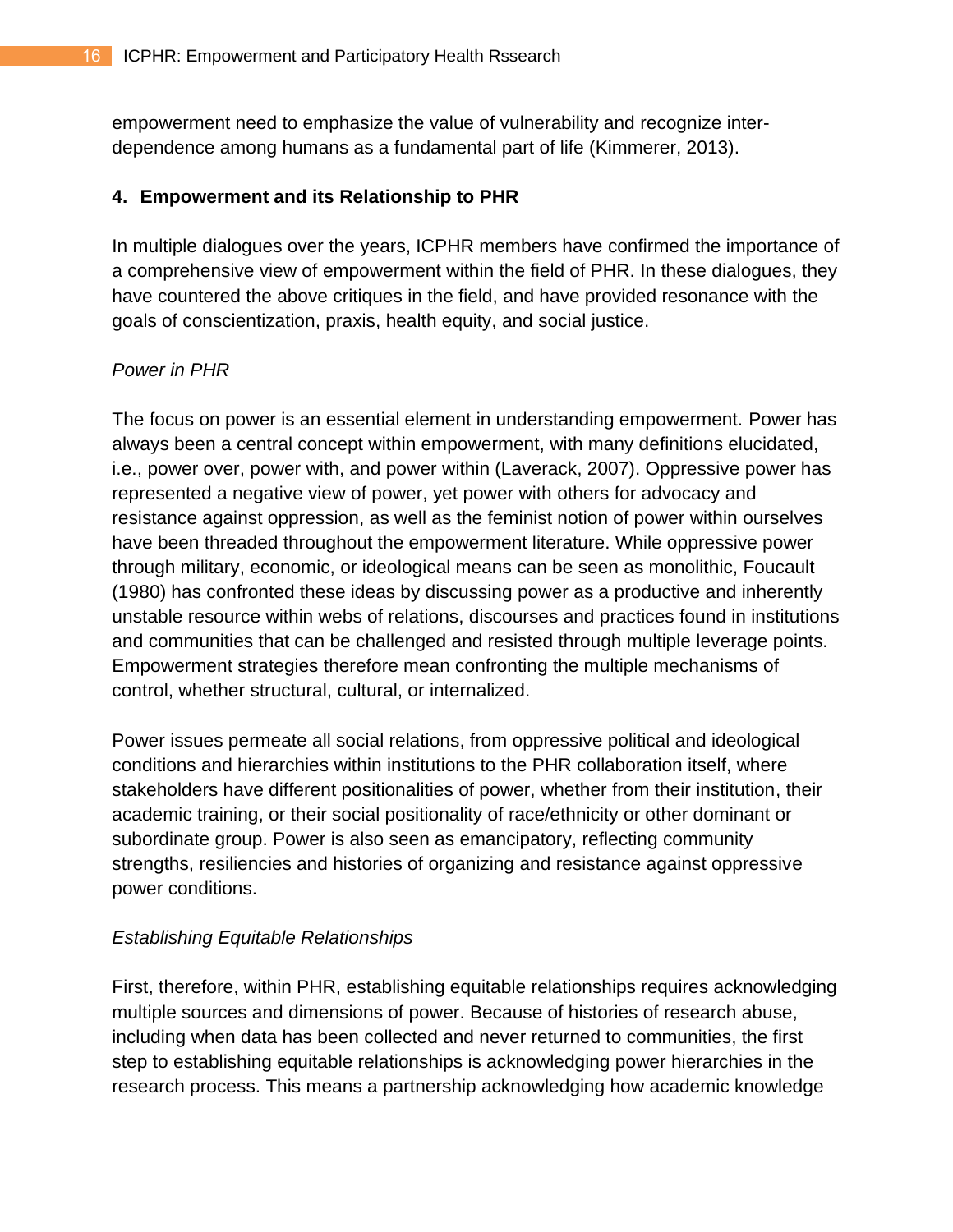is privileged above communities' collective and experiential knowledge, or how universities can more easily access research funds than non-profit agencies. Recognizing these issues may lead to transformation of power imbalances within research practices. The practice of cultural humility to reflect on our own positions of privilege and power within our collaborating research can enhance empowering synergistic processes that can challenge internal and external inequitable conditions (Chavez, 2012; Muhammad et al, 2015).

Understood from the perspective of the 'pedagogy of discomfort', however, an effective dialogue necessitates openness to criticism and self-criticism. The 'pedagogy of discomfort' can generate unpleasant experiences. It requires the ability to promote disruption, and often also builds on a willingness to give up privileges and established positions of power. The 'pedagogy of discomfort' can be understood as a process in which people experience a transformation, which Freire sees as power for the reinvention of society (Gadotti, Freire, and Guimarães, 1995; compare ICPHR Position Paper 1, 2013, regarding messiness and transformation in PHR). A new society requires the creation of a new person, and this can only happen on the path, moving forward, "in fright, fear, doubt, through courage and selflessness in [...] the moments of the crossing." (Gadotti, Freire, and Guimarães, 1995, p. 64).

In her recent paper, Roura has deconstructed the role of power even further to identify micro, meso, and macro dimensions of power, providing a welcome new multi-level context for understanding power relations within PHR collaboratives (Roura, 2021). Based on Roura's model and others, in 2020 the ICPHR evaluation working group conducted qualitative workshops with PHR stakeholders—predominantly in the Global South—to uncover distinct definitions of power and empowerment with the goal of developing an evaluation framework and metrics for assessing and addressing power relations in PHR (Egid et al, in press). These metrics we hope will be able to assist us in our commitment to the 'pedagogy of discomfort',and to suppor the necessary transformations of power and privilege within our partnerships.

#### *Building on Community Histories and Resiliencies*

Second, it means identifying and building on the resiliencies and histories of communities to challenge inequitable conditions that produce ill-health and to identify key targets of change. Only thus a collaborative partnership can apply these empowerment concepts in PHR. Current community based participatory research (CBPR) initiatives have increasingly embraced Freirian conscientization, recognizing the importance of shared power for equitable partnerships, both within internal partnership dynamics (Muhammad et al, 2015) as well as targeting inequitable conditions and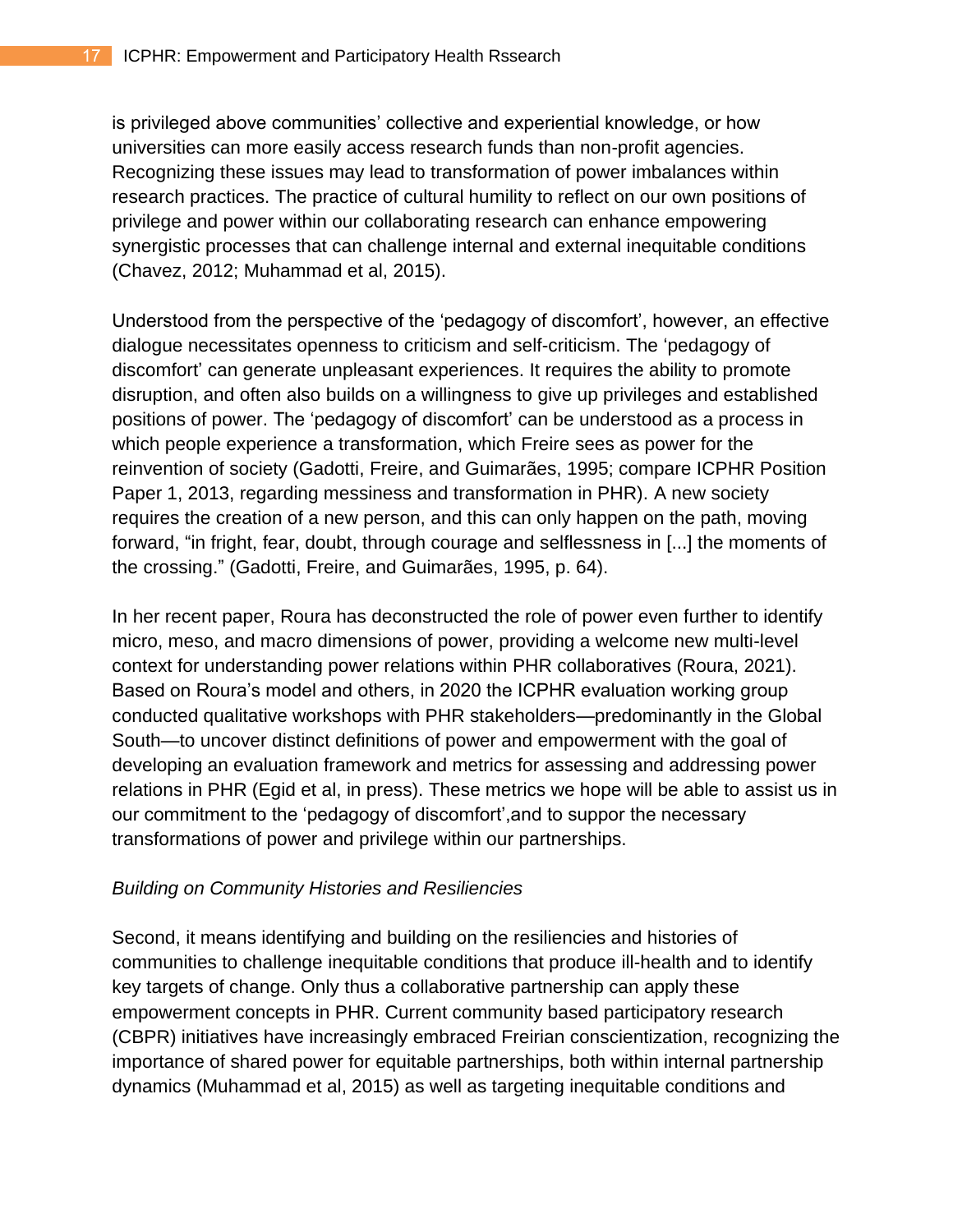oppressive power dynamics for change (Devia et al, 2017; Wallerstein et al, 2019; Wallerstein et al, 2018; Israel et al, 2013). Structural practices, such as collaborative governance and formal agreements have been further explored as key practices for shared decision-making, though deliberative practices still deserve more attention (Sanchez-Youngman et al, 2021).

## *Epistemological Practices*

Third, the production of knowledge through this research approach is not restricted to the results obtained by the application of data collection techniques, but involves a wide range of epistemological practices. These range from the creation and ownership of methodological procedures, to the concerns experienced by partners in recognizing and describing problems in a reflective manner, and also the design and testing of intervention strategies and the critical analysis of the effectiveness of these strategies. To counter the power of academic knowledge in research, in particular, other knowledge sources, methods, and epistemologies have been highlighted, including indigenous and cultural knowledge, practitioner knowledge, and community-defined knowledge as key to integrate into PHR initiatives (Tuhiwai Smith, 2012; Hall; Tandon; Tremblay, 2015). These writings, many from the Global South, have reinforced PHR goals of knowledge democracy and cognitive justice (Hall, Tandon, and Tremblay, 2015; Santos, 2016; Fricker, 2007).

These diverse epistemological practices highlight challenges and potentialities observed in the course of working towards health and social transformations. In this sense, the knowledge produced in these processes, besides considering objective and subjective dimensions, is also associated with personal, group, organizational and political contributions. The participatory approach offers potential for personal contributions, to the extent that it supports feelings of self-confidence and self-esteem, developing reflective, creative and communicative capacity. It can generate group contributions, since it enables the sharing of ideas, skills and resources, strengthening bonds of trust and feelings of belonging, reciprocity and co-responsibility. Organizational contributions derive from promoting greater visibility and recognition of the organization's potentials and influence, as well as by developing the ability to intervene and express oneself in collaborative processes. The approach can thus contribute to social change that provides better conditions for 'living well' and, in a political sphere and scope, support the constitution and execution of public policies favoring greater social and environmental equity, justice and sustainability.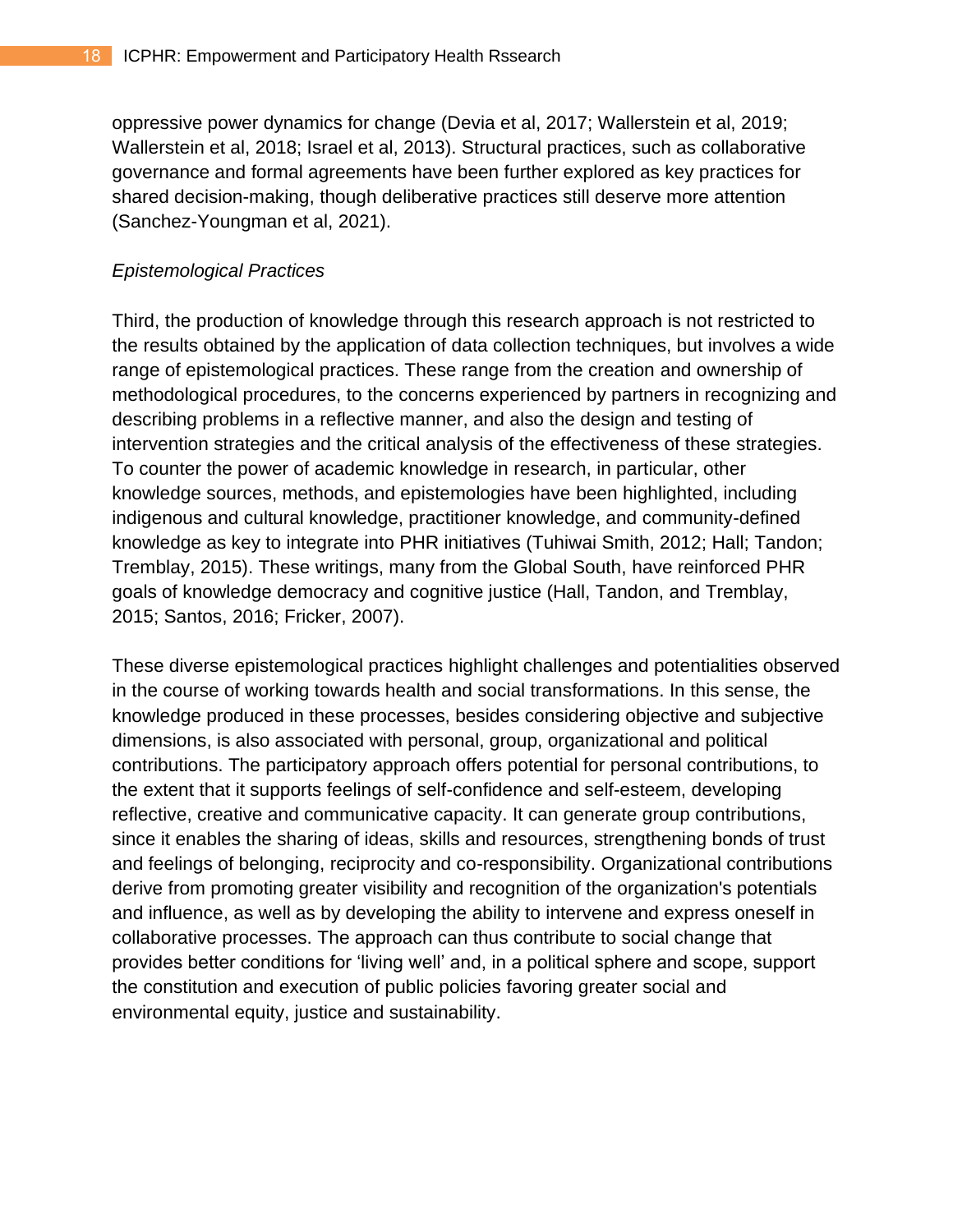## *Empowerment in PHR and Health Outcomes*

Fourth, empirical data has begun to elucidate the importance of empowerment in participatory health research in collaborative processes and health outcomes. In a recent study of over 400 research partnerships in the United States involving multisector stakeholders, including community members, 'collective empowerment' has been identified as encompassing four practice qualities: shared values, opportunities for collective reflection on actions (i.e., praxis), peoples' belief they have influence in the partnership, and research actions based on community culture and knowledge (Wallerstein et al, 2020). These qualities mirror empowerment definitions summarized by the Cornell Empowerment Group (1989), as people participating collectively with core values for change, critical reflection, and influence centered in their community to gain control and improve the quality of their living conditions.

Health outcomes from empowerment have also been increasingly identified within the literature, from decades of community development, health promotion, and other community-driven initiatives (Rifkin, 2014; Haldane et al, 2019; Asari, 2018; Laverack, 2006; Wallerstein, 2006), and more recently in PHR itself (O'Mara-Eaves et al, 2015; Ortiz et al, 2020; Oetzel et al, 2018, among many others). (See also ICPHR Position Paper No. 3: Impact in PHR.)

## *Empowerment in PHR with Children and Youth*

Fifth, while this position paper has not focused on empowerment literatures by population or sector--such as empowerment of women, racial/ethnic populations, LGBTQ, other social identity groups or people from vulnerable communities—we do want to honor the work of ICPHR's Kids In Action, focusing on the empowerment of children and adolescents. Though children and adolescents are a minority group at the global level, in some of the poorest parts of the world they represent the majority population.

A key challenge in addressing empowerment of children and adolescents is the social construction of childhood—still prevailing across the globe—which questions children's capacity for competent and autonomous judgement and results in them being under the protection, guidance and control of adults, both in the family and in educational settings (Tisdall and Punch, 2012). While the promulgation of the UN Convention on the Rights of the Child, starting in 1989, has greatly enhanced global awareness—and acceptance—of children as rights-holders, it has also met with resistance, where the idea of children as empowered social actors is seen to go against the established order of things (Mayall, 2000).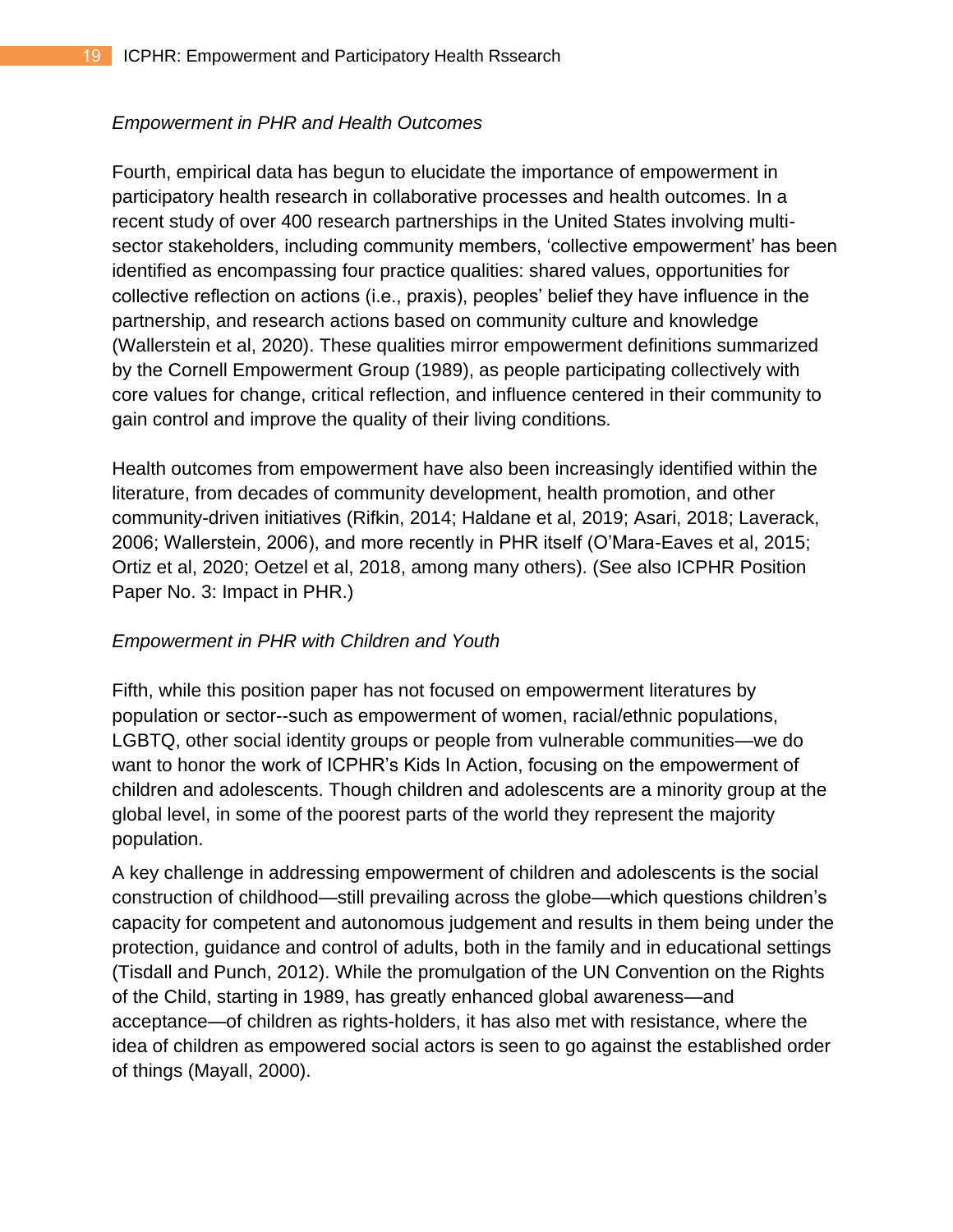Against this backdrop, the word 'empowerment' is found abundantly in literature on children's studies and children's rights, and has been claimed as one of the important benefits of children's participation (Kellett, 2011; White and Choudhury, 2010). Similar to adult populations, there remains little consensus on how to define or measure empowerment in relation to children and youth. One approach that seeks to develop a working model of empowerment in relation to children and adolescents is that developed by the Nicaraguan NGO CESESMA which proposes that:

*In order to be 'empowered' a boy or girl must be in conditions where they can have an influence, must have the knowledge and abilities required in order to have an influence and, above all, must feel themselves capable of having an influence. (Shier 2019, p. 2).*

Adults engaged in participatory research with children thus have a responsibility, not only to provide children with opportunities and support to express their views, but also to ensure there is an audience for those views and likelihood of influence (Lundy 2007).

## *The Role of Practitioners*

Finally, sixth, we recognize PHR as the result of a collaboration among various stakeholders, including professionals or practitioners working within health care, social welfare, and education (such as social workers, nurses, community health workers, allied health professions, teachers, and community organizers). These practitioners often play a central role in establishing and maintaining contact between the communities they serve and academic institutions. Typically, evidence-based practice developed from academic research, and quantifiable, experimental evidence is privileged over other knowledge. However, the qualitative, context-specific knowledge routinely generated by practitioners and also often found in PHR is equally useful for transforming inequitable conditions (Harris et al, 2018). Conducting PHR studies empowers practitioners to value their ways of knowing and enables them to generate other forms of evidence with immediate application to the settings in which they work (practice-based evidence) (van der Donk and van Lanen 2019; van der Donk et al.,2014).

The practitioner is daily bridging the knowledge generated by academic institutions with the complex realities of the systems in and with which he or she works. In the process of acting for change, the practitioner is also generating his or her own knowledge, which is augmented by the knowledge of colleagues and the knowledge of the people served. A research embedded in practice provides a new impetus for the practitioner and for the wider community of practice to examine immediately and in real-time the causes of social and health care problems and the possibilities for their solution. Practitioner research, similarly to research directed by community members and leaders, challenges us to let go of claims of objectivity, and instead to blend research with practice in the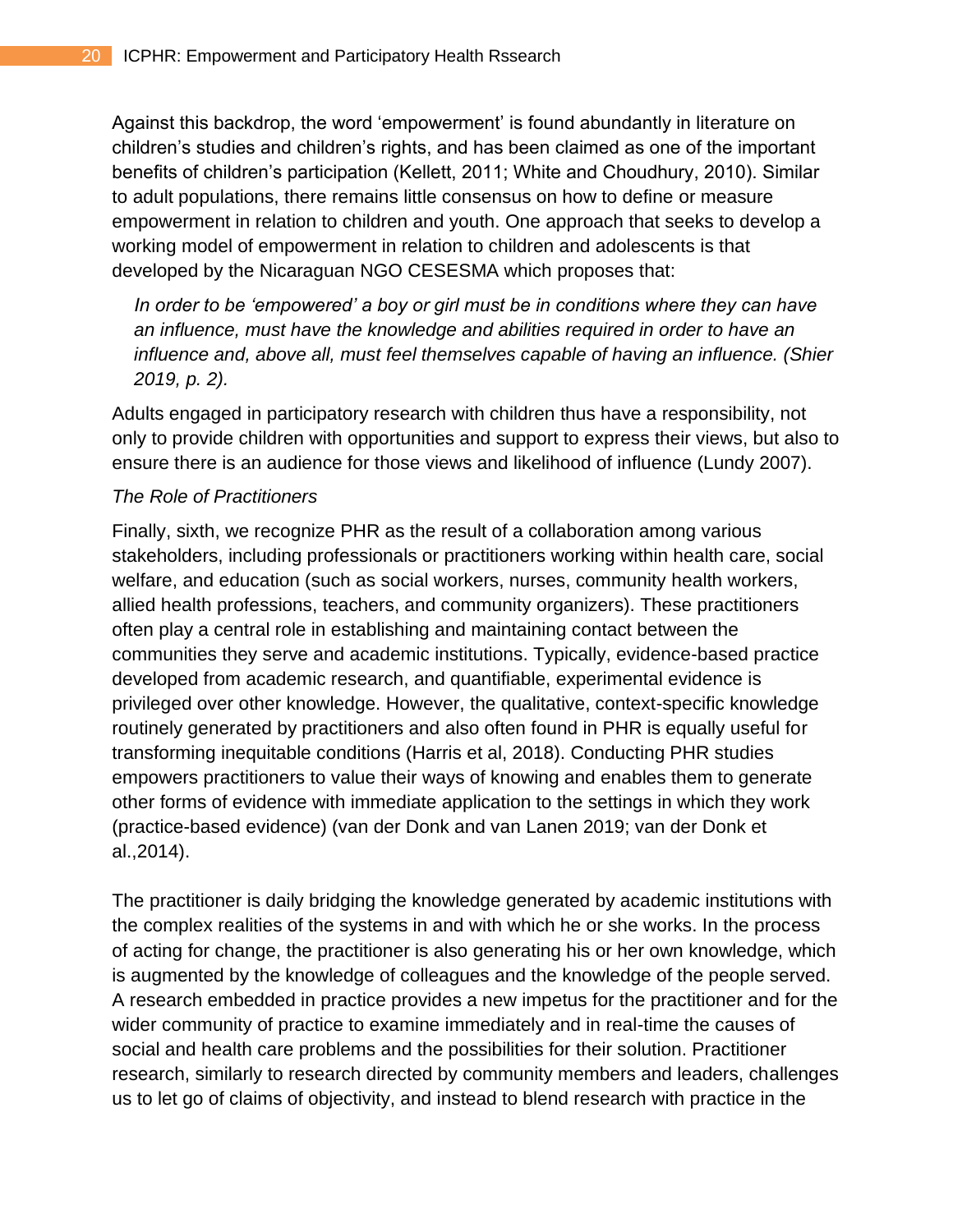interest of a critical reflexivity which serves both theory and action. The resulting knowledge is dynamic and changing and often defies neat categorization, but it is a living knowledge which better takes into account the depth and breadth of human experience as stakeholders work together for a better world.

## **5. Conclusion**

Empowerment is a dynamic multidimensional set of processes that can contribute to enhanced health and social equity outcomes, at a community level; within civil society organizations, public and private agencies, health care and other systems; and within the policy and political environment. Empowerment processes provide spaces in which people, working with others, can have the influence needed for creating healthier environments. Empowerment enables a dynamic interplay between peoples' own personal transformation; their interpersonal relationships and the sense of belonging they experience as they participate with others; and their capacities through social networks, organizing, and political action to address unhealthy and unjust community and societal conditions. Because empowerment processes operate within communities, there is inherent connection with wider structures and forces at national and global levels, which may impact and constrain the local scope for action. This is why empowerment at interpersonal, organizational, and community levels necessarily involves political dimensions.

The participation of multiple stakeholders as subjects with agency and power takes place in a shared manner, with co-responsibility in decision-making, ranging from the formulation of problems and setting priorities to finding or creating solutions and their implementation. In this process, people build relationships of trust and respect, recognizing and valuing the knowledge of the other, and accepting differences as opportunities for learning and shared growth.

From this perspective, PHR promotes empowerment experiences, enabling the transformation of people and communities, supporting relationships of shared power and having equitable access to tangible and intangible resources. This implies sharing dreams and commitments, from which those involved build spaces and favorable conditions so that everyone can develop new skills and knowledge while recognizing and enhancing the capacity of each individual. Empowerment can be strengthened in PHR processes when power is recognized and supported for all social actors, as it implies the shared desire of those involved to transform reality in order to build a better future, a better place to live and live together. It implies a shared belief of people in the future, coupled with a critical hope, founded on the recognition of the socially and historically-constituted context.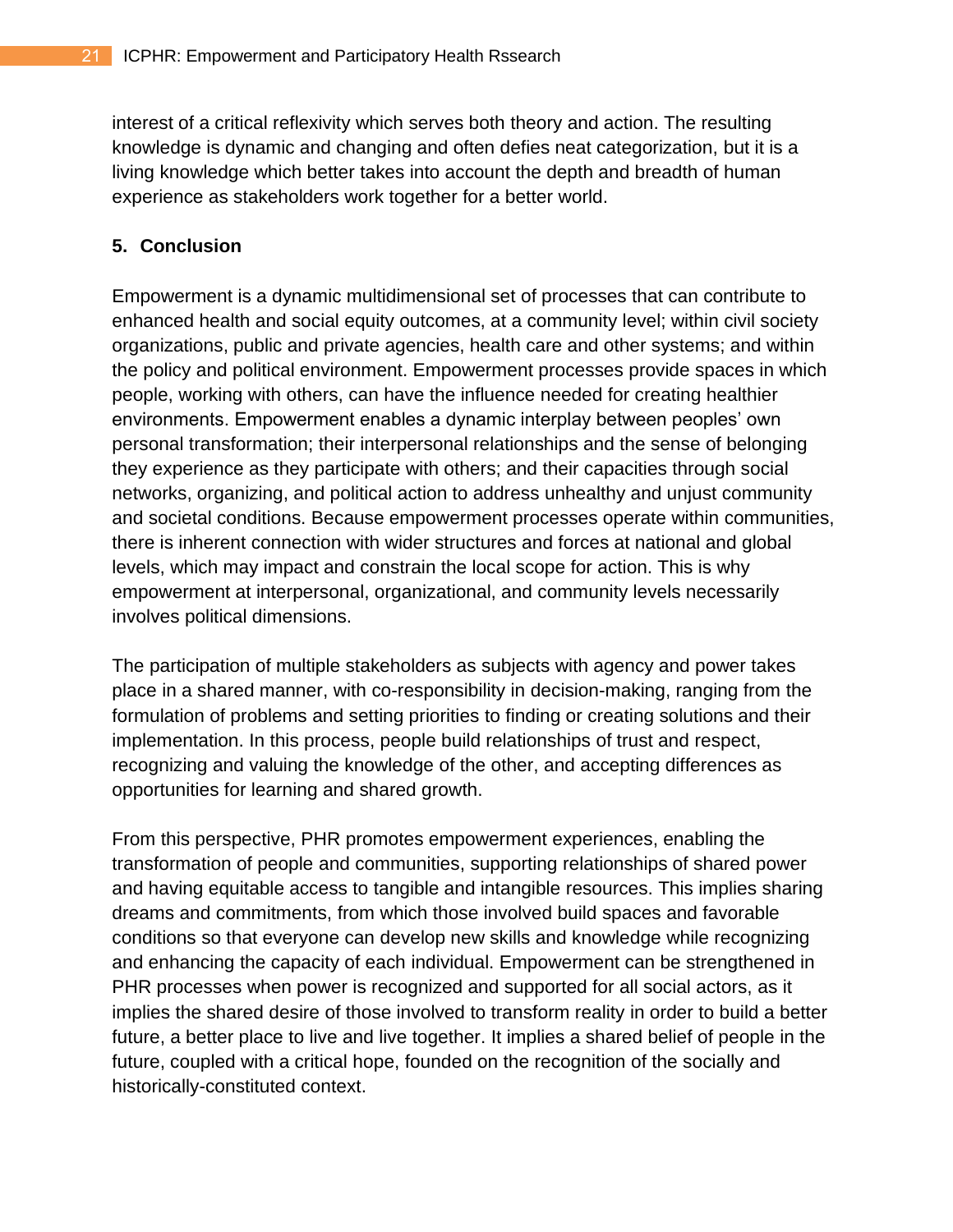#### **References**

Abers, R. N.; Keck, M. E. (2008). Representando a diversidade: estado, sociedade e "relações fecundas" nos conselhos gestores. (Representing diversity: state, society and "fertile relationships" in management councils). Caderno CRH, *21*(52), 99-112. DOI [10.1590/S0103-49792008000100008.](about:blank)

Asari, A.A., (2018). The Role of Women's Empowerment in Enhancing Health and Wellbeing and in Ensuring Sustainable Development, and Implications for Policy in Ethiopia: A Review Paper, International Journal of Social Sciences Arts and Humanities, 6(2): 15-23.

Baquero, R. V. A. (2012). Empoderamento: instrumento de emancipação social? Uma discussão conceitual. (Empowerment: Instrument of social emancipation? A conceptual discussion). Revista Debates, 6(1):173-87.

Carvalho, S. R. (2004). Os múltiplos sentidos da categoria "empowerment" no projeto de Promoção à Saúde. Cadernos de Saúde Pública, 20(4):1088-1095. DOI 10.1590/S0102-311X2004000400024.

Carvalho, S. R, Gastaldo, D. (2008). Promoção à saúde e empoderamento: uma reflexão a partir das perspectivas crítico-social pós-estruturalista (Health promotion and empowerment: A reflection based on critical-social post-structuralist perspectives). Ciência & Saúde Coletiva: Rio de Janeiro, 13(S. 2):2029-2040.

Chavez, V., (2012), Cultural Humility video, <https://www.youtube.com/watch?v=SaSHLbS1V4w>

Cooke, B., Kothari, U. (2003). Participation: the new tyranny? London, Zed Books, Ltd. Delp, L., Outman-Kramer, M., Schurman, S., Wong, E., (2002). Teaching for Change: Popular Education and the Labor Movement.

Devia, C., Baker, E. A., Sanchez-Youngman, S., Barnidge, E., Golub, M., Motton, F.; *et al*. (2017). Advancing system and policy changes for social and racial justice: comparing a Rural and Urban Community-Based Participatory Research Partnership in the U.S. International Journal for Equity in Health, 16-17.

Beatrice Egid, B., Ozano, K., Hegel, G., Zimmerman, E., Lopez, Y, Roura, M., Sheikhattari, P., Jones, L., Dias, S., Wallerstein, N., (in press). Can everyone hear me? Reflections on the use of global online participatory workshops for exploring power in participatory research, Qualitative Research.

Ferreira, M. S., Castiel, L. D. (2009). Which empowerment, which health promotion? Conceptual convergences and divergences in preventive health practices. Cad. Saúde Pública, Rio de Janeiro, (1):68-76.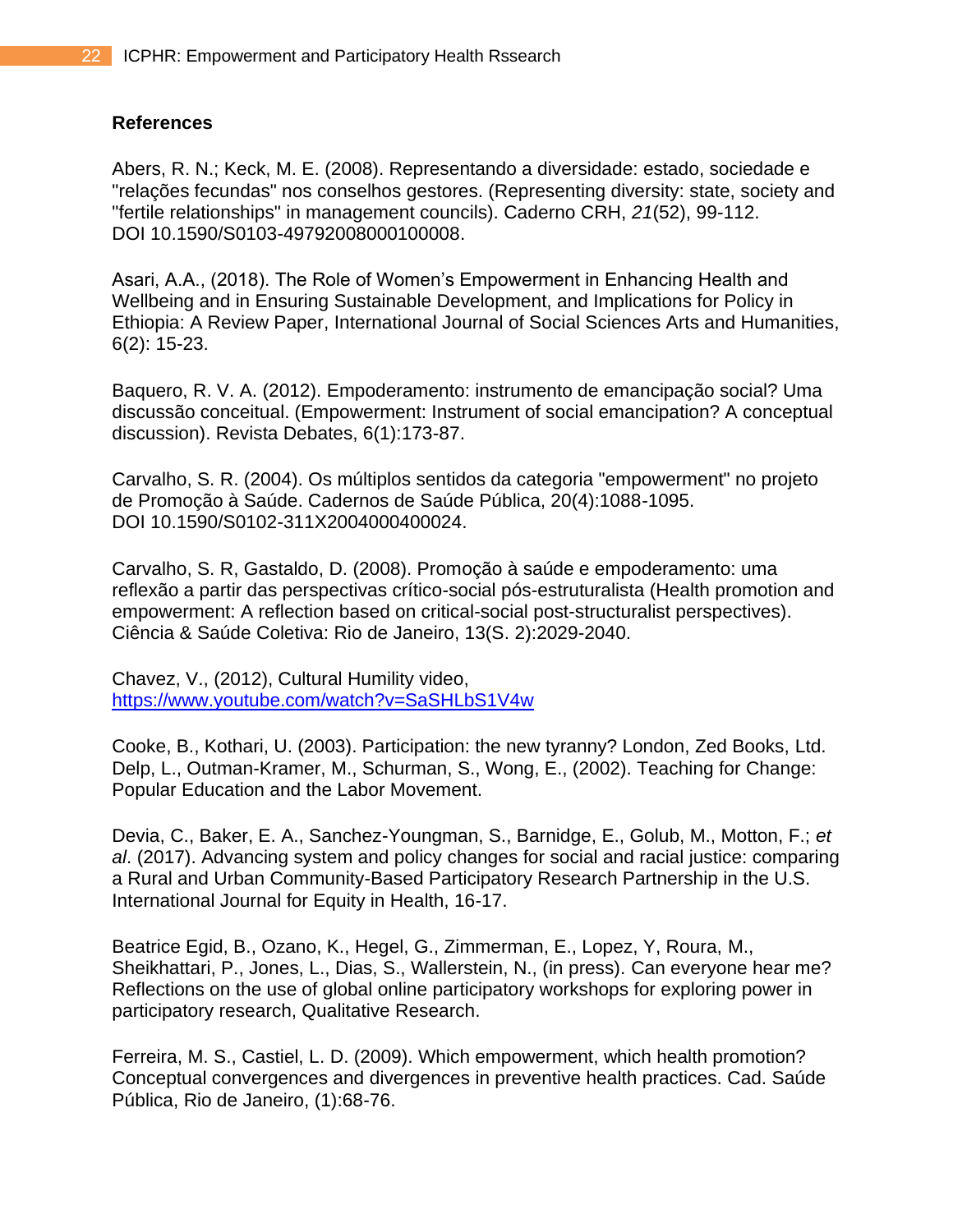Foucault, M., (1980) Power/knowledge: selected interviews and other writings, 1972- 1977, ed. C. Gordon. New York: Pantheon Books.

Fricker, M. (2007). Epistemic injustice: Power and the ethics of knowing. New York, NY: Oxford University Press.

Freire, P. (2018). Conscientização. São Paulo: Cortez.

Freire, P. (1979). Educação e Mudança. 12ª Edição. Paz e Terra. Rio de Janeiro.

Freire P. (1970). Pedagogy of the oppressed. New York, The Seabury Press.

Gadotti, M., Freire, P., Guimarães, S. (1995). Pedagogia: diálogo e conflito. 4. ed. São Paulo: Cortez.

Gruber, J., Trickett, E. J. (1987). Can we empower others? The paradox of empowerment in the governing of an alternative public school. American Journal of Community Psychology, 15:353-371.

Haldane, V., Chuah, F.L.H., Srivastava, A., Singh., S.R., Koh G.C.H., Seng, C.K., Legido, Quigley, H., (2019). Community participation in health services development, implementation, and evaluation: A systematic review of empowerment, health, community, and process outcomes, PLOS One, [https://doi.org/10.1371/journal.pone.0216112](about:blank) .

Hall, B.; Tandon, R.; Tremblay, C. (2015). Strengthening community university research partnerships: Global perspectives. Victoria, BC: University of Victoria.

Harretche, M. V. B. (2011). Empoderamiento: una alternativa emancipatória? Reflexiones para una aproximación crítica a la noción de empoderamiento (Empowerment: an emancipatory alternative? Reflections for a critical approach to the notion of empowerment). Margen, 61:1-14.

Harris, J., Cook, T., Gibbs, L., Oetzel, J., Salsberg, J., Shinn, C., Springett, J., Wallerstein, N., Wright, M., (2018). Searching for the impact of participation in health and health research: Challenges and methods," Biomedical Research International, 2018, Article ID 9427452, [https://doi.org/10.1155/2018/9427452/](about:blank).

International Collaboration for Participatory Health Research (2013) Position Paper 1: What is Participatory Health Research? Version: May 2013. Berlin: ICPHR.

Israel, B. A., Eng, E., Schulz, A. J., & Parker, E. A. (2013). Methods for Community-Based Participatory Research for Health (2nd ed.). San Francisco, CA: Jossey-Bass.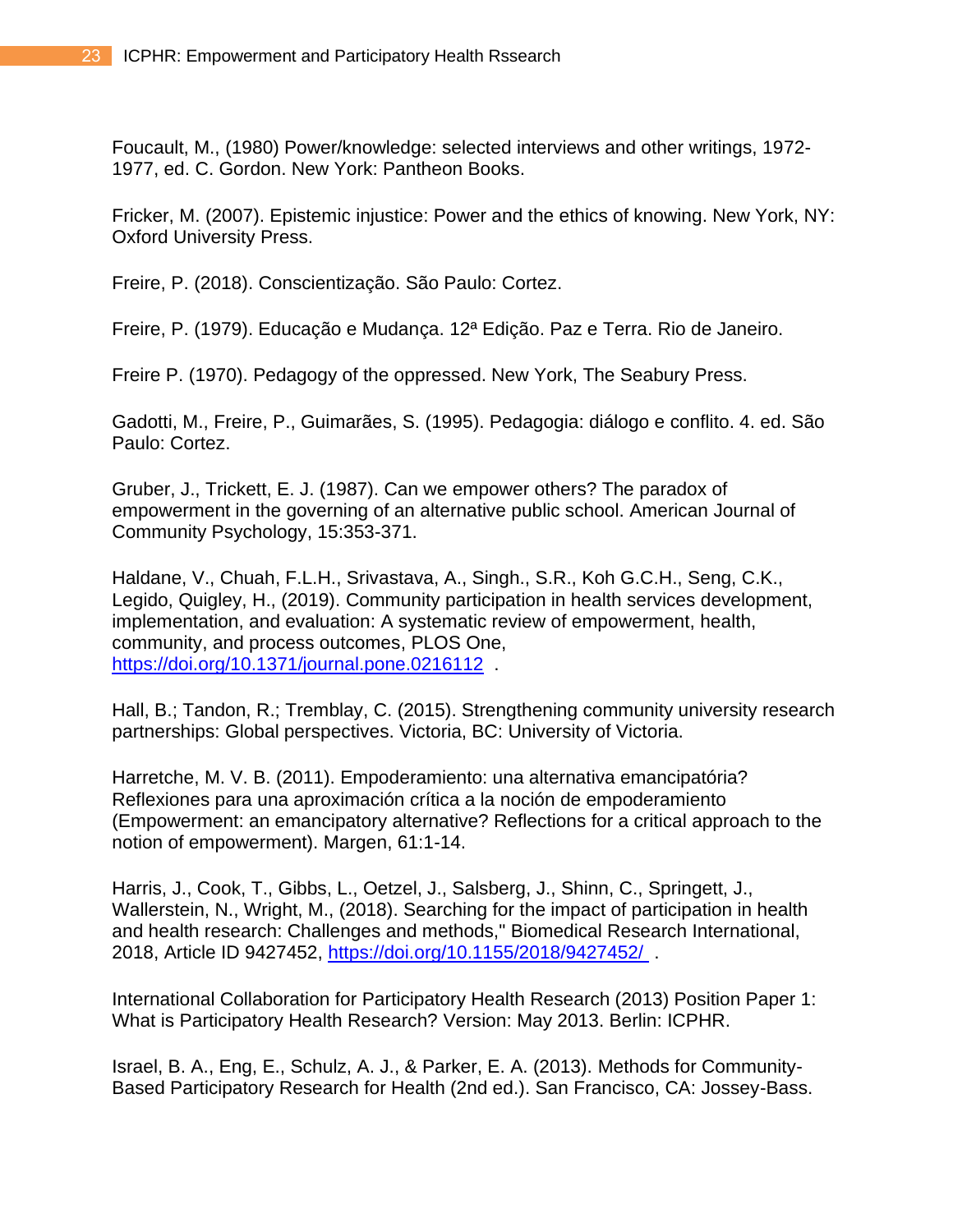Kellett, M. (2011). Empowering children and young people as researchers: Overcoming barriers and building capacity. Child Indicators Research, 4(2), 205–219.

Kimmerer, R.W. (2013). Braiding Sweetgrass: Indigenous Wisdom, Scientific Knowledge, and the Teachings of Plants, Canada, Milkweed Press.

Kleba, M. E. K; Wendhausen, A. L. P. (2012). Empoderamento e participação social na gestão pública. In.: Wendhausen, A. L. P; Kleba, M. E. (Orgs.). Conselhos Gestores e Empoderamento: Vivências e potenciais da participação social na gestão pública. Jundiaí: Paco Editorial.

Laverack, G., (2007). Health promotion practice: building empowered communities, England, Open University Press.

Laverack, G., (2006). Improving Health Outcomes through Community Empowerment: A Review of the Literature, Health Popular Nutrition, 24(1):113-120.

Laverack G, Pratley P. (2018). What quantitative and qualitative methods have been developed to measure community empowerment at a national level? Copenhagen: WHO Regional Office for Europe (Health Evidence Network (HEN) synthesis report 59).

Lundy L. (2007). 'Voice' is not enough: conceptualising Article 12 of the United Nations Convention on the Rights of the Child. British Educational Research Journal. 33(6), 927- Marcus, J and Tar Z (1984) Foundations of the Frankfurt School of Social Research. New York: Routledge.

Mayall, B. (2000). The sociology of childhood in relation to children's rights. The International Journal of Childrens Rights, 8(3), 243–259.

Minkler, M and Wakimoto, P (eds) (2021). Community Organizing and Community Building for Health and Welfare 4th edition, New Brunswick, NJ: Rutgers University Press.

Muhammad, M., Wallerstein, N., Sussman, A., Avila, M., Belone, L. (2015). Reflections on researcher identity and power: The impact of positionality on Community Based Participatory Research (CBPR) processes and outcomes, Critical Sociology, 41(7-8): 1045-1063.

Nunes, N. R. (2018). Mulher de favela: O poder feminino em territorios populares, Rio de Janeiro, Editora Gramma.

Oetzel, J. Wallerstein, N., Duran, B., Sanchez-Youngman, S., Nguyen, T., Woo, K., Wang, J., Schulz, A.M., Kaholokula, J.K, Israel, B.A., Alegria, M., (2018). Impact of Participatory Health Research: A Test of the CBPR Conceptual Model: Pathways to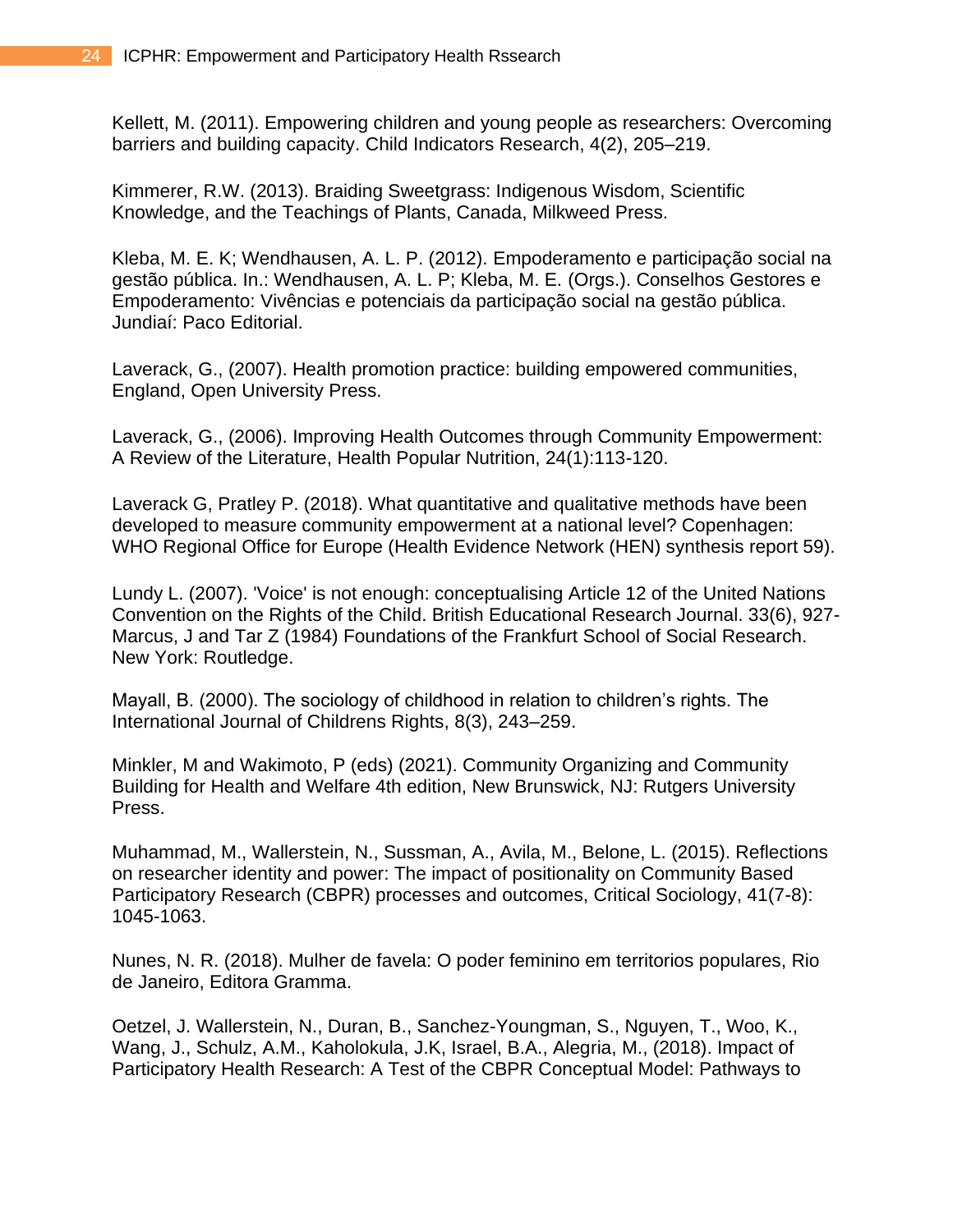Outcomes within Community-Academic Partnerships, Biomedical Research International, Article ID 7281405, doi:10.1155/2018/7281405.

O'Mara-Eaves, A., Brunton, G., Oliver, S., Kavanagh, J., Jamal, F., Thomas, J. (2015) The effectiveness of community engagement in public health interventions for disadvantaged groups: a meta-analysis. BMC Public Health, 15, 129.

Ortiz, K., Nash, J., Shea, L., Oetzel, J., Garoutte, J., Sanchez-Youngman, S., Wallerstein, N., (2020). Partnerships, Processes, and Outcomes: A Health Equity-Focused Scoping Meta-Review of Community Engaged Scholarship, Annual Review of Public Health*,* 41:177-199.

Rappaport, J. (1987). Terms of empowerment/exemplars of prevention: Toward a theory for community psychology. American Journal of Community Psychology, 15(2):121-148. DOI 10.1007/BF00919275.

Rifkin, S. B. (2014). Examining the links between community participation and health outcomes: a review of the literature, *Health Policy and Planning*, 29 (suppl\_2): ii98– ii106, <https://doi.org/10.1093/heapol/czu076> .

Roura, M. 2021. The Social Ecology of Power in Participatory Health Research. Qualitative Health Research, 31**,** 778-788.

Roso, A.; Romanini, M. (2014). Empoderamento individual, empoderamento comunitário e conscientização. Psicologia e Saber Social, 3(1):83-95. DOI 10.12957/psi.saber.soc.2014.12203

Salci, M. A.; Maceno, P.; Rozza, S. G.; Silva, D. M. G. V.; Boehs, A. E.; Heidemann, I. T. S. B. (2013). Educação em saúde e suas perspectivas teóricas: algumas reflexões. Texto Contexto Enferm, 22(1):224-30. DOI 10.1590/S0104-07072013000100027

Sanchez-Youngman, S., Boursaw, B., Oetzel, J., Kastelic, S., Scarpetta, M., Devia, C., Belone, L, Wallerstein, (2021) N. Structural Community Governance: Importance for Community-Academic Research Partnerships, American Journal of Community Psychology, first published on-line, 23 April 2021, [https://doi.org/10.1002/ajcp.12505.](https://doi.org/10.1002/ajcp.12505)

Sandoval Forero, E. A. (2015). Empoderamiento pacifista para otros mundos posibles (Pacifist empowerment for other possible worlds), Revista de Paz y Conflictos, 8(2):75- 95.

Santos, Boaventura de Souza. (2016). Epistemologies of the South: justice against epistemicide. New York: Routledge.

Shier, H. (2019). 'Empowerment' of Children and Adolescents: What is it, how does it occur, and what is the adult supporter's role? Finding answers in the experience of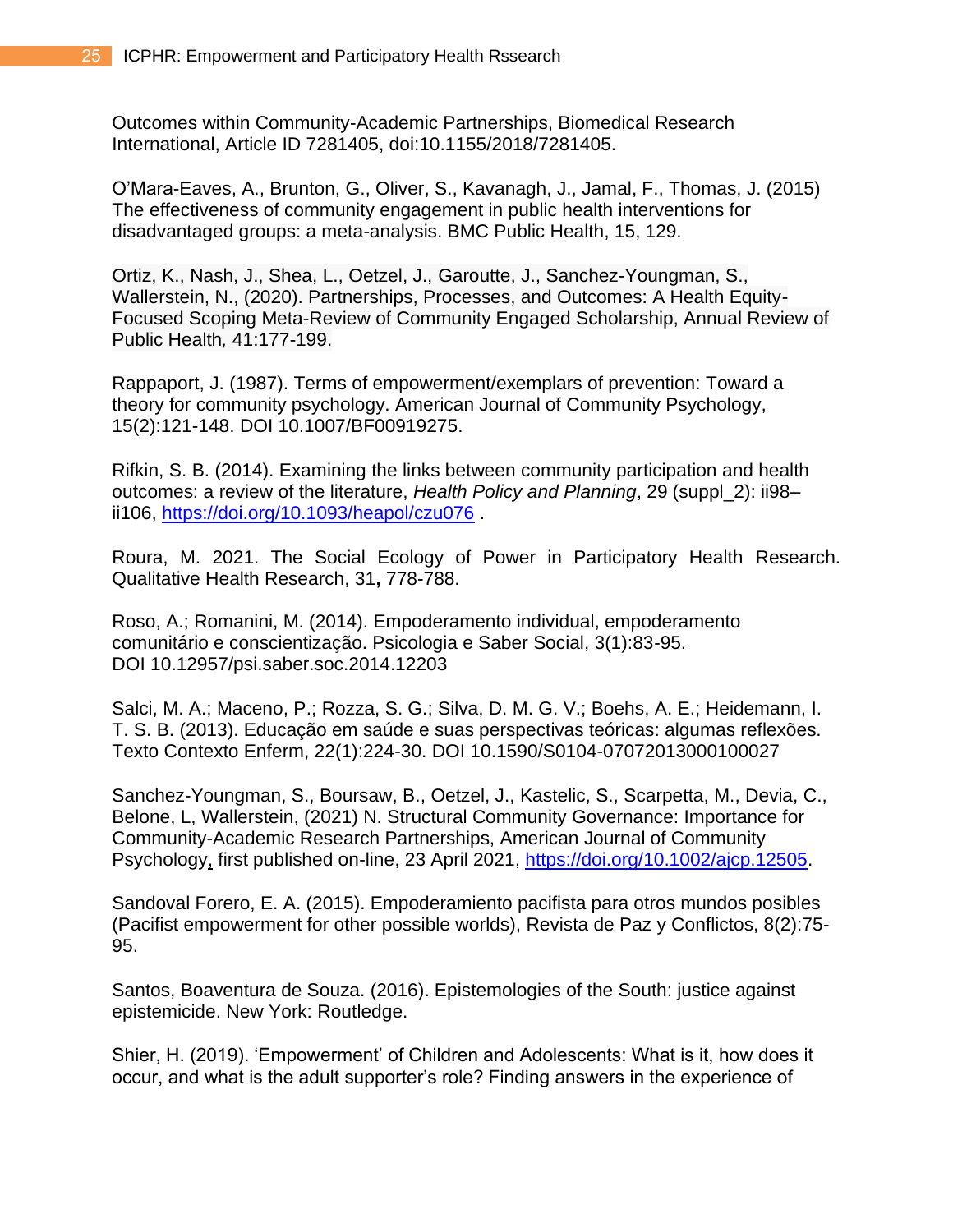young people organising with CESESMA in Nicaragua. Children's Research Digest,  $7(1)$ .

Shor, I; Freire, P. (1987). A pedagogy for liberation: dialogues on transforming education. Westport: Bergin & Garvey.

Tuhiwai Smith, L. (2012). Decolonizing methodologies: Research and indigenous peoples (2nd ed.). New York, NY: Zed Books.

Tengland, P-A. (2008). Empowerment: A Conceptual Discussion. Health Care Anal 16:77–96. DOI 10.1007/s10728-007-0067-3

Tisdall, E. K. M., & Punch, S. (2012). Not so 'new'? Looking critically at childhood studies. Children's Geographies, 10(3), 249–264.

van der Donk, C.; van Lanen, B. (2019) Praktijkonderzoek in zorg en welzijn. Bussum, Netherlands: Uitgeverij Coutinho.

van der Donk, C.; van Lanen, B.; Wright M. T. (2014) Praxisforschung im Sozial- und Gesundheitswesen. Bern: Hogrefe Verlag (ehem, Verlag Hans Huber).

Wallerstein, N. (1992). Powerlessness, empowerment, and health: implications for health promotion programs. American Journal of Health Promotion, 6(3):197-205.

Wallerstein, N. (2006). What is the evidence on effectiveness of empowerment to improve health? Copenhagen, WHO Regional Office for Europe (Health Evidence Network report); disponivel online no site:

<http://www.euro.who.int/Document/E88086.pdf> (acessado em 16 de julho de 2016).

Wallerstein, N., Auerbach, E., Problem-Posing at Work: Popular Educators Guide, Grass Roots Press, Canada, 2004,<https://www.grassrootsbooks.net/us/>

Wallerstein, N, Duran, B., Oetzel, J., Minkler, M. (Eds.). (2018). Community-Based Participatory Research for Health: Advancing Social and Health Equity (Third edition). San Francisco, CA: Jossey-Bass.

Wallerstein, N., Muhammad, M., Avila, M., Belone, L., Lucero, J., Noyes, E., Rodriguez, P., Sanchez-Youngman, S., Baker, E., Nguyen, T., Sigo, R., Ruddock, C., Duran, B., (2019). Power Dynamics in Community Based Participatory Research: A Multi-Case Study Analysis Partnering Contexts, Histories and Practices, Health Education and Behavior, 46(1S) 19S–32S.

Wallerstein, N., Oetzel, J., Sanchez-Youngman, S., Boursaw, B., Dickson, E., Kastelic, S., Koegel, P., Lucero, J., Magarati, M., Ortiz, K., Parker, M., Peña, J., Richmond, A., Duran, B., (2020). Engage for Equity: A Long-Term Study of Community Based